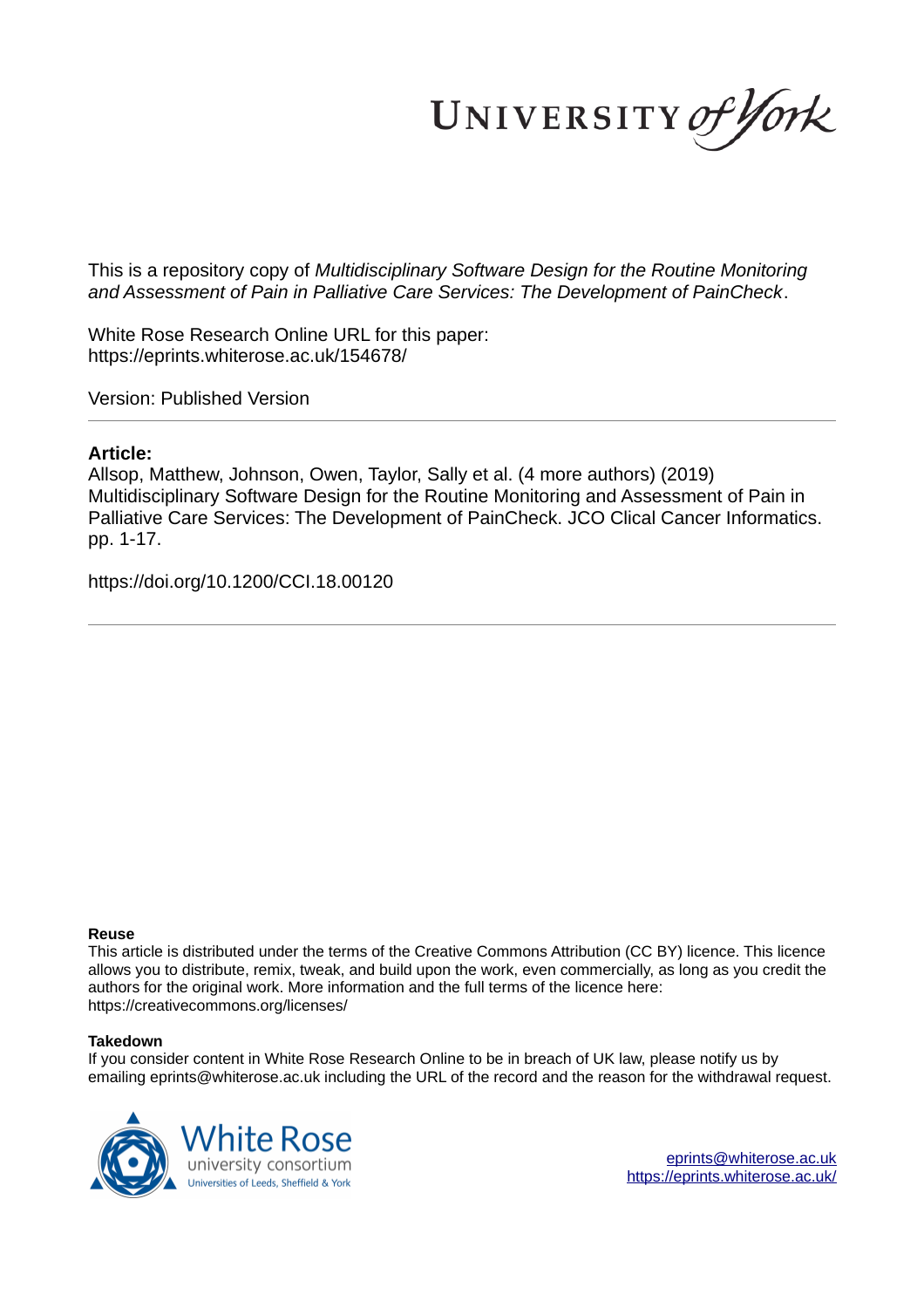abstract

# <sup>®</sup> Multidisciplinary Software Design for the Routine Monitoring and Assessment of Pain in Palliative Care Services: The Development of PainCheck

Matthew J. Allsop, PhD<sup>1</sup>; Owen Johnson, MSc<sup>1,2</sup>; Sally Taylor, PhD<sup>1</sup>; Julia Hackett, PhD<sup>1</sup>; Peter Allen<sup>1</sup>†; Michael I. Bennett, MD<sup>1</sup>; and Bridgette M. Bewick, PhD<sup>1</sup>

**PURPOSE** The use of health information technology (HIT) to support patient and health professional communication is emerging as a core component of modern cancer care. Approaches to HIT development for cancer care are often underreported, despite their implementation in complex, multidisciplinary environments, typically supporting patients with multifaceted needs. We describe the development and evaluation of an e-health tool for pain management in patients with advanced cancer, arising from collaboration between health researchers and a commercial software development company.

**METHODS** We adopted a research-led development process, involving patients with advanced cancer and their health professionals, focusing on use within real clinical settings. A software development approach (disciplined agile delivery) was combined with health science research methods (ie, diary studies, face-to-face interviews, questionnaires, prototyping, think aloud, process reviews, and pilots). Three software iterations were managed through three disciplined agile delivery phases to develop PainCheck and prepare it for use in a clinical trial.

**RESULTS** Findings from development phases (inception, elaboration, and construction) informed the design and implementation of PainCheck. During the transition phase, where PainCheck was evaluated in a randomized clinical trial, there was variation in the extent of engagement by patients and health professionals. Prior personal experience and confidence with HIT led to a gatekeeping effect among health professionals, who were reluctant to introduce PainCheck to patients. Patients who did use PainCheck seemed to benefit, and no usability issues were reported.

**CONCLUSION** Health science research methods seemed to help in the development of PainCheck, although a more rigorous application of implementation science methodologies might help to elucidate further the barriers and facilitators to adoption and inform an evidence-based plan for future implementation.

JCO Clin Cancer Inform. © 2019 by American Society of Clinical Oncology

Licensed under the Creative Commons Attribution 4.0 License  $\mathbb{G}(\widehat{\mathbf{f}})$ 

#### INTRODUCTION

For patients with cancer, research shows that pain is frequent, burdensome, and undertreated. $1-4$  More than two thirds of patients with cancer will experience pain during the advanced, metastatic, or terminal stage of their cancer.<sup>4</sup> Pain is a major source of suffering for these patients, having adverse effects on their quality of life, leading to unplanned hospital admissions with uncontrolled symptoms,<sup>5</sup> and negatively affecting caregivers.<sup>6</sup> Although a number of evidence-based clinical practice guidelines are available, pain continues to be undertreated.<sup>7,8</sup> Barriers to effective pain management have been identified at the patient (eg, reluctance to complain about symptoms, fear of pain), health professional (eg, inadequate assessment of pain, reluctance to prescribe or monitor analgesics), and health care system levels (eg, ineffective communication about data on pain, preventing patient access to timely analgesia).<sup>9</sup>

Information and communication technology, and specifically health information technology (HIT), can support patient and health professional communication as part of cancer care $10$  and facilitate approaches that target known barriers to pain management. Examples include HIT use to capture patient-reported outcomes, $11-13$  self-reported symptom information.<sup>14</sup> and delivery of educational interventions.<sup>15</sup> Wellvalidated patient-reported outcomes have been developed specifically for the oncology setting (eg, the Patient-Reported Outcomes version of the Common Terminology Criteria for Adverse Events<sup>16</sup>). Efforts to leverage HIT to capture and use such patient-reported outcomes have been reported.<sup>17,18</sup> When HIT is used in such ways, it can have a positive impact on care, reducing symptom distress, $15$  improving quality of care, $12$  and enabling real-time reporting to support earlier clinical decision making.<sup>19</sup> For the management of cancer pain, technology can be used as an

#### ASSOCIATED CONTENT Data Supplement

Author affiliations and support

information (if applicable) appear at the end of this article.

Accepted on August 22, 2019 and published at ascopubs.org/journal/ cci on October 2, 2019: DOI https://doi. org/10.1200/CCI.18. 00120

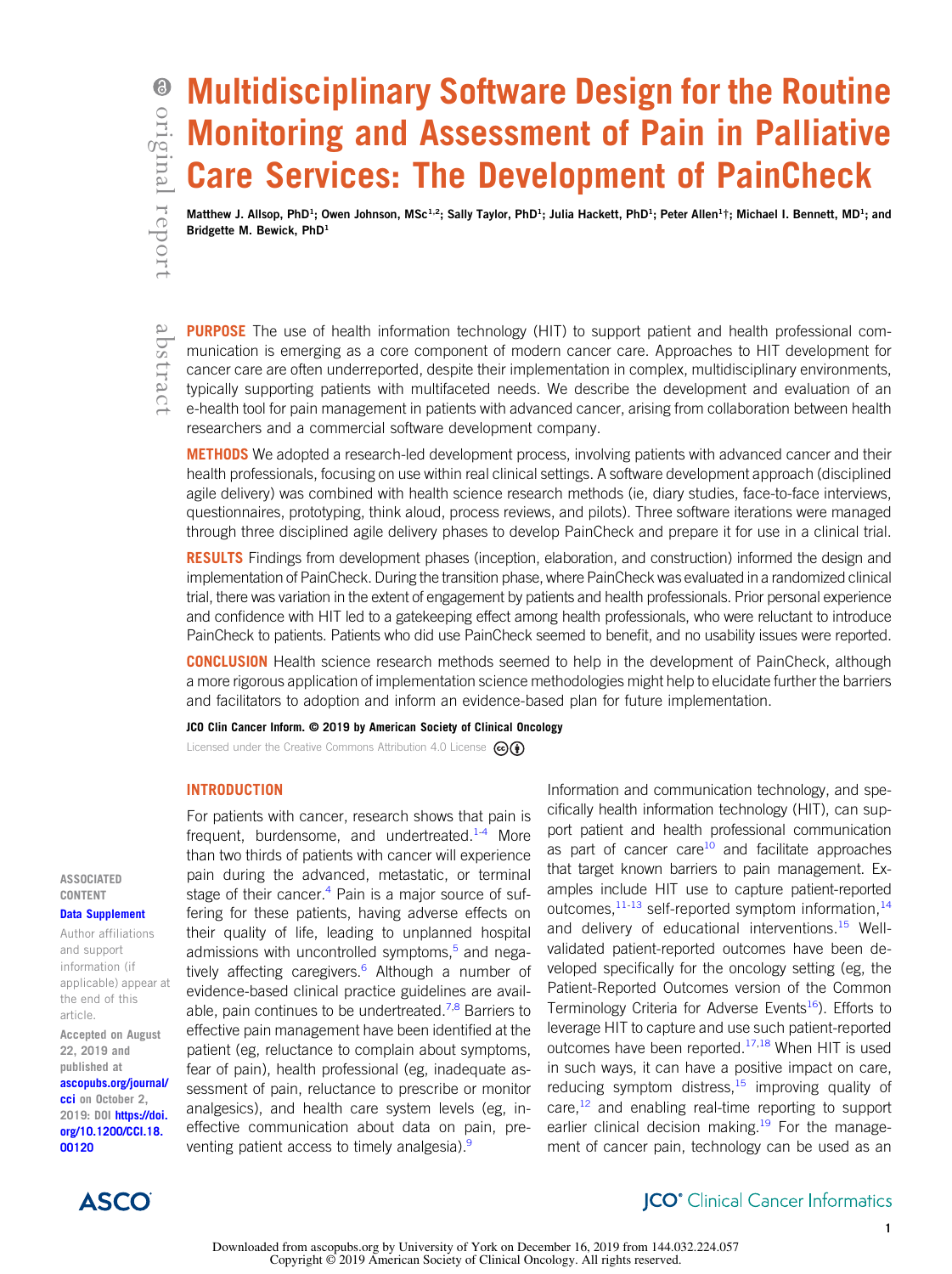#### **CONTEXT**

#### Key Objective

How can information and communication technology (ICT) systems be developed and implemented rigorously in the context of cancer and palliative care services?

#### Knowledge Generated

Multidisciplinary teams are able to work and communicate effectively to undertake user involvement and generate valuable and rich data that can meaningfully inform software design decisions for cancer and palliative care services. Subsequent implementation of ICT systems in palliative care must ensure that health professionals are well trained, are supported in ICT use, and perceive benefits for patients; otherwise, uptake and engagement could be adversely affected.

# **Relevance**

Our approach, detailing methods for engaging patients receiving palliative care and their health professionals from conception to implementation, provides a framework to guide rigorous development of future e-health systems intended for use in cancer and palliative care services.

intermediary for patients to report their pain,<sup>20</sup> addressing known barriers to good pain management. HIT, used in this way, has both patients and providers as end users, augmenting communication beyond face-to-face consultation. However, HIT systems for use in advanced cancer are at an early stage of adoption, with little information on how HIT tools are being designed and developed, leading to a lack of clarity on the best methods for development. $21$ 

HIT systems are typically complex interventions. When developed in the context of care for patients with advanced cancer, system implementation often occurs within challenging, complex, multidisciplinary environments. Patients with advanced cancer are often supported by palliative care services in acute, community, and hospice settings.  $22$ Palliative care services support people with progressive, life-threatening diseases with no possibility of obtaining remission or stabilization or modifying the course of the illness, often with accompanying symptoms that may require pain management.<sup>23</sup> The complexity of palliative care delivery models for patients with often complex needs highlights the importance of developing HIT systems that are informed by and aligned with the needs of end users.<sup>24</sup>

Approaches to software development have a long history of gathering the needs of users through developing a list of their requirements based on needs and preferences.<sup>25</sup> Modern software development teams are typically organized into small groups that work flexibly and collaboratively with a range of stakeholders to inform the development of an HIT system or product. The identification of user requirements as part of this process can lead to the development of HIT systems that are more successful in supporting patients with complex needs and symptoms.<sup>26-28</sup> Currently there is a lack of literature to guide method selection to support HIT systems for pain management in cancer care.<sup>21</sup> This report describes our experience of combining modern software development with health science research methods to create PainCheck, an HIT system

designed to overcome known barriers to effective pain management for patients with advanced cancer. PainCheck was specifically developed to be suitable for a clinical trial as part of a complex intervention. It has now been implemented in palliative care settings. $^{29}$  We document the methodology adopted for undertaking research and working with system developers, alongside reporting the experience of patient and health professional users of PainCheck in the context of routine care as part of a clinical trial. Our aim is to share our methodology to provide a template to support research-led development of HIT systems for palliative care.

## **METHODS**

#### Context of HIT System Development

PainCheck stemmed from a large research program (IMPACCT [Improving the Management of Pain From Advanced Cancer in the Community; ISRCTN registry No. 18281271]) in the United Kingdom, $^{29}$  with a specific work stream dedicated to routine assessment and monitoring of pain in patients with advanced cancer. Complementary parallel work streams explored pathways of care for patients with advanced cancer, the role of educational interventions to support self-management of pain, opioid-prescribing practices, and the cost effectiveness of reducing pain and related distress. A multidisciplinary team was formed to develop PainCheck. The team was led by a psychologist and included social scientists, palliative care professionals, public and patient involvement representatives, and a private software company (X-Lab, Leeds, United Kingdom). X-Lab was contracted a set amount of funding to perform the development work. X-Lab had previously developed QTool, an electronic online questionnaire management software suite. QTool is used by health care practitioners and researchers to build and schedule complex questionnaires that can be completed by patients and clinical staff. Examples of its use include patient-reported outcomes in cancer survivors $30$  and self-report and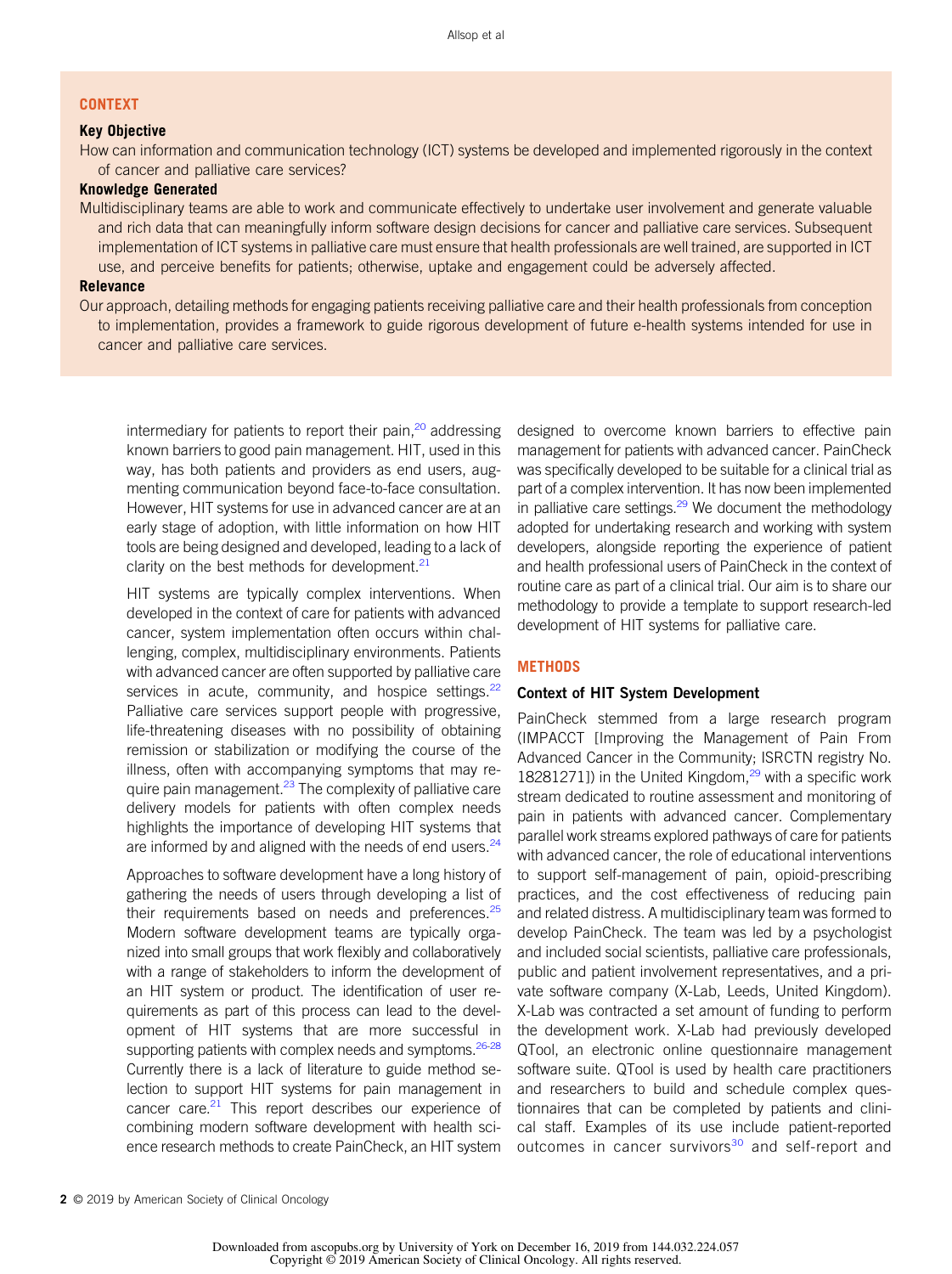management of adverse events during cancer treatment.<sup>31</sup> QTool was selected as a starting point for the development of PainCheck.

#### Overview of Approach to HIT System Development

The software development team consisted of three developers and a business analyst, all trained in agile methods.<sup>25</sup> Development followed the disciplined agile delivery (DAD) methodology, which is a formal structure used by software developers to guide HIT system development from the initiation of ideas through implementation and eventual retirement. $32$  The DAD methodology shares principles of approaches often used to develop interventions in health research, such as user-centered design<sup>33</sup> and participatory design,<sup>34</sup> where the stakeholder, or end user of a technology or product, is central to its design and development. Working within the DAD framework provided a clear development process for the system developers. It also provided clear time points for the research team, highlighting when findings from research activities were required by system developers to inform the next stage of development. The research team adopted a mixed-methods approach, combining surveys with qualitative interview studies and usability testing.

The DAD framework plans system development over four phases: inception, elaboration, construction, and transition. The inception phase of the project began with the team generating a working technical specification document, which outlined the planned components and functions that were initially deemed necessary for an HIT system for pain management (eg, ability for reporting of pain scores, communication between patient and health professional). During the inception phase and subsequent elaboration and construction phases, we conducted a range of research activities with patients, their caregivers, and health professionals to guide the subsequent development of the HIT system. Throughout each phase of development, the following process was followed:

- 1. The research team synthesized findings from its research activities for the software development team;
- 2. The research findings were used by software developers to update and modify the technical specification document for the HIT system; and
- 3. The revised technical specification document was used to update the HIT system and provide a prototype matching the revised technical specification document.

The research team used the most recent prototype during research activities with patients, caregivers, and health professionals.

#### Procedure for HIT System Development

Before involvement of patients with advanced cancer, caregivers, and health professionals, two preliminary activities were undertaken as part of the inception stage:

- 1. Assessing the quality and completeness of data captured by the QTool infrastructure; and
- 2. Engaging with a member of our patient and public involvement group to undertake preliminary exploration of the context and experience of patients with advanced cancer and their caregivers, alongside reviewing study documentation (Data Supplement provides details and examples of involvement).

The quality and completeness of data captured through QTool were tested using a population of people with chronic pain,<sup>35</sup> assessing the quality of data collected and stored by QTool.

After these preliminary activities, user engagement was structured within the four phases of DAD methodology: inception, elaboration, construction, and transition. Figure 1 outlines the different stages of development; methods applied at each stage, including participant numbers; and citations for research activities across the inception, elaboration, and construction phases that have been published previously.<sup>21,35-38</sup> At the end of each phase, research activities were summarized by the health researchers and outlined in a spreadsheet, with actions for the research team and proposed software development changes that aligned with the needs and preferences of patients, caregivers, and health professionals. Software requirements were documented and discussed with the software developers to determine how these translated into appropriate adaptations to QTool. Software developers then used a final list of requirements to develop another iteration of the HIT system using QTool.

The final system, called PainCheck, was evaluated as part of a pragmatic multicenter randomized controlled trial. A full protocol for the trial has been published.<sup>29</sup> Patients were recruited from six of the eight participating oncology clinics across the United Kingdom who met the eligibility criteria (outlined in the transition section of Table 1). A process evaluation was undertaken during this stage as part of the trial. This involved semistructured interviews being conducted at 6 or 12 weeks postrandomization with patients with advanced cancer and community palliative care (CPC) nurses (sampling approaches are outlined in the Data Supplement). Interviews sought to gather perspectives on the implementation of PainCheck to support pain management for patients with advanced cancer in the context of routine palliative care. Data collection and analysis were undertaken by the research team. Additional details of the approach to analysis are outlined in the published trial protocol.<sup>29</sup>

#### Human Investigations

The investigators performed the human investigations after approval by a local human investigations committee (National Research Ethics Service Committee Yorkshire and the Humber–South Yorkshire; 13/YH/0054). They obtained informed consent from each participant. The name of the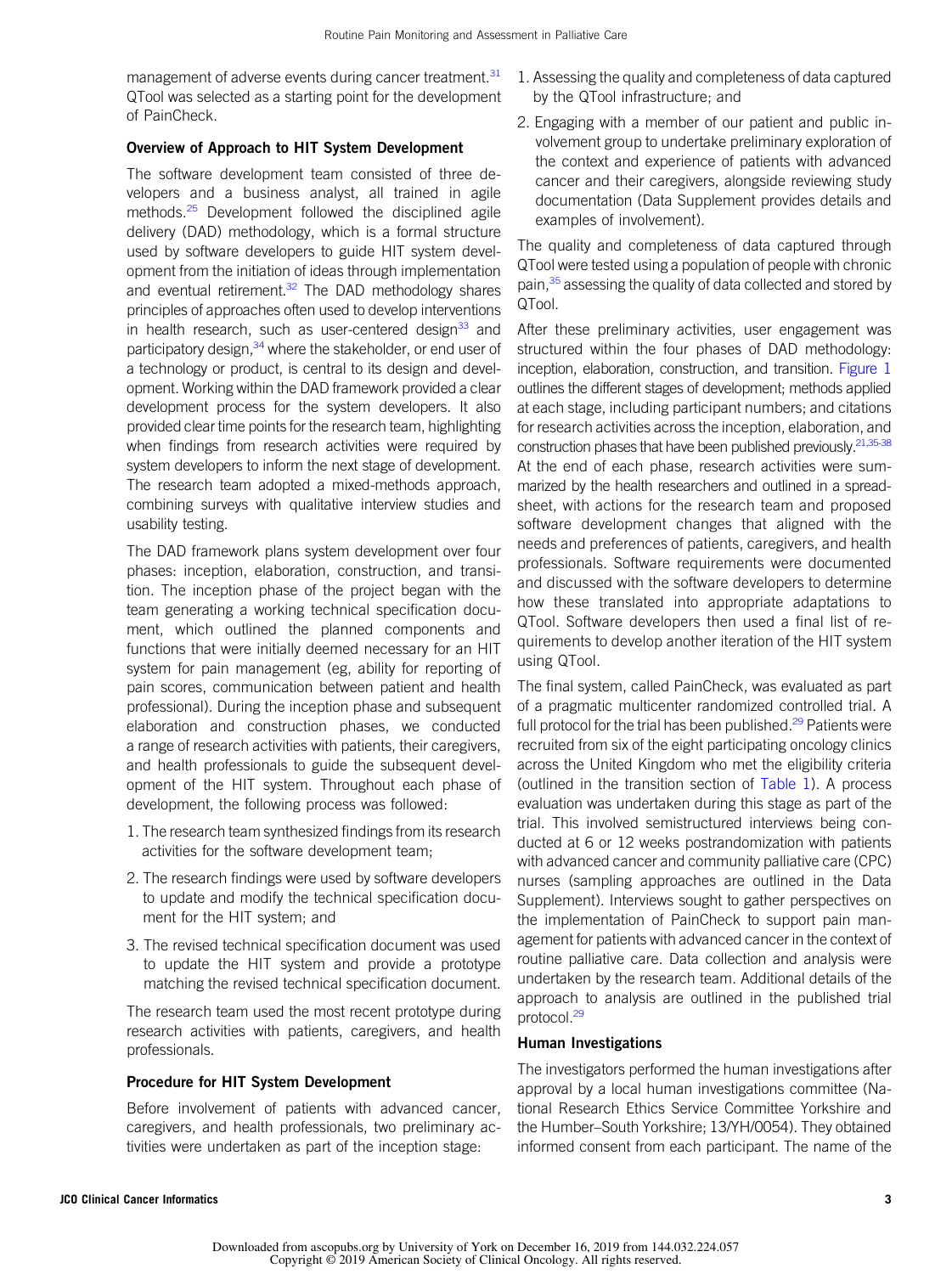#### Allsop et al



**FIG 1.** Overview of the methods used during the inception, elaboration, construction, and transition phases of PainCheck development. CNS, clinical nurse specialist; ICT, information and communication technology.

4 © 2019 by American Society of Clinical Oncology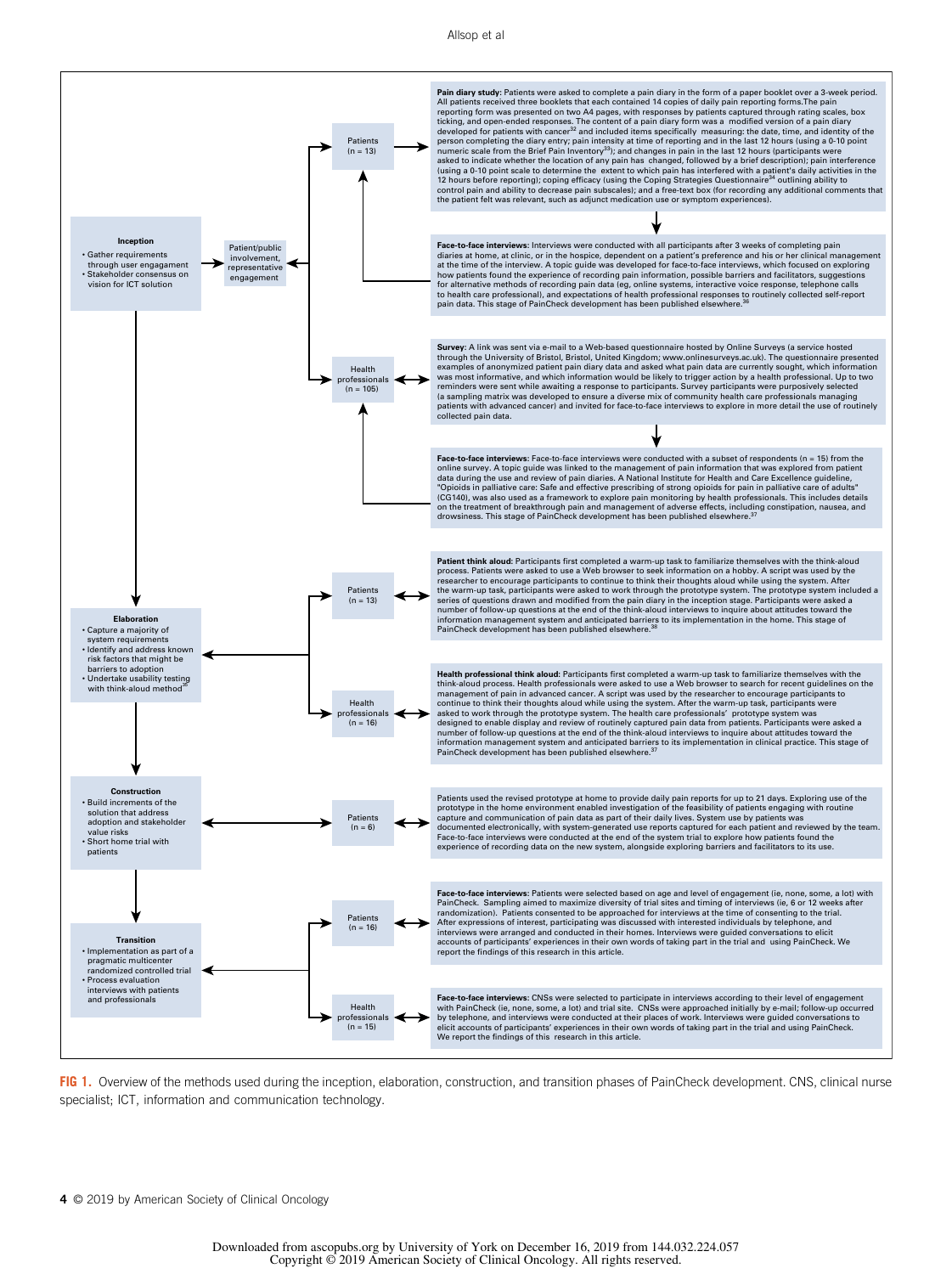TABLE 1. Definition and Details of Study Population Involved in Development of PainCheck and During Implementation Trial Development Stage and Population **Definition** Definition

Inception, elaboration, and construction

| Patients                                                                                                                                                  |                                                                                                                                                                                                                                                                                                                                                                                                                                                                                                                                                                                                                                                                                                                                                                            |  |  |
|-----------------------------------------------------------------------------------------------------------------------------------------------------------|----------------------------------------------------------------------------------------------------------------------------------------------------------------------------------------------------------------------------------------------------------------------------------------------------------------------------------------------------------------------------------------------------------------------------------------------------------------------------------------------------------------------------------------------------------------------------------------------------------------------------------------------------------------------------------------------------------------------------------------------------------------------------|--|--|
| Patients who were receiving palliative<br>care, were using regular analgesics,<br>and reported being in pain and/or<br>suffering from pain and satisfying | Age $\geq$ 18 years                                                                                                                                                                                                                                                                                                                                                                                                                                                                                                                                                                                                                                                                                                                                                        |  |  |
|                                                                                                                                                           | Advanced cancer and pain                                                                                                                                                                                                                                                                                                                                                                                                                                                                                                                                                                                                                                                                                                                                                   |  |  |
|                                                                                                                                                           | Good level of spoken and written English                                                                                                                                                                                                                                                                                                                                                                                                                                                                                                                                                                                                                                                                                                                                   |  |  |
| the inclusion criteria:                                                                                                                                   | Able to provide informed consent to participate                                                                                                                                                                                                                                                                                                                                                                                                                                                                                                                                                                                                                                                                                                                            |  |  |
|                                                                                                                                                           | Patients with advanced cancer were defined as those with metastatic cancer (histologic,<br>cytologic, or radiologic evidence) and/or those receiving anticancer therapy with palliative<br>intent. Patients with pain were defined as those receiving analgesic treatment of cancer<br>symptom-related pain and/or those receiving analgesics for treatment of cancer<br>therapy-related pain.                                                                                                                                                                                                                                                                                                                                                                             |  |  |
|                                                                                                                                                           | Participants who met inclusion criteria were identified by research nurses based in the research<br>team who reviewed lists of patients attending an oncology outpatient department and two<br>hospices in Leeds, UK. Patients meeting the inclusion criteria were given a recruitment letter<br>by an oncologist or clinic/hospice day center nurse. The options to express interest in<br>participation included telephone, e-mail, or letter. After initial recruitment, patients had the<br>option to participate in each stage of the research, with additional recruitment taking place in<br>response to attrition. A research nurse was consulted before recontacting patients between<br>different phases of the study to check the health status of the patient. |  |  |
| Patients were excluded from the study if they:                                                                                                            | Were unconscious or confused                                                                                                                                                                                                                                                                                                                                                                                                                                                                                                                                                                                                                                                                                                                                               |  |  |
|                                                                                                                                                           | Were, in clinician's opinion, unable to understand or participate (eg, because of cognitive<br>impairment)                                                                                                                                                                                                                                                                                                                                                                                                                                                                                                                                                                                                                                                                 |  |  |
|                                                                                                                                                           | Were unable to provide informed consent                                                                                                                                                                                                                                                                                                                                                                                                                                                                                                                                                                                                                                                                                                                                    |  |  |
| Health professionals                                                                                                                                      |                                                                                                                                                                                                                                                                                                                                                                                                                                                                                                                                                                                                                                                                                                                                                                            |  |  |
| Health professionals involved in<br>different phases of the system<br>development were community-<br>based palliative care health<br>professionals.       | Existing e-mail lists linked to regional palliative care research and education meetings were used<br>to invite health professionals during the different phases, although members of an initial cohort<br>recruited in the initial phases remained involved in subsequent phases. Clinical nurse<br>specialists were involved in a final, qualitative evaluation of PainCheck, as because they were<br>key facilitators of its introduction and use by patients. The recruitment of clinical nurse<br>specialists was determined by their location and the extent of PainCheck use by their patients.                                                                                                                                                                     |  |  |
| Four health professional groups were                                                                                                                      | Clinical nurse specialists based in hospices                                                                                                                                                                                                                                                                                                                                                                                                                                                                                                                                                                                                                                                                                                                               |  |  |
| included in the system                                                                                                                                    | Palliative care physicians                                                                                                                                                                                                                                                                                                                                                                                                                                                                                                                                                                                                                                                                                                                                                 |  |  |
| development:                                                                                                                                              | District nurses                                                                                                                                                                                                                                                                                                                                                                                                                                                                                                                                                                                                                                                                                                                                                            |  |  |
|                                                                                                                                                           | General practitioners                                                                                                                                                                                                                                                                                                                                                                                                                                                                                                                                                                                                                                                                                                                                                      |  |  |
| Transition (clinical trial)                                                                                                                               |                                                                                                                                                                                                                                                                                                                                                                                                                                                                                                                                                                                                                                                                                                                                                                            |  |  |
| Patients                                                                                                                                                  |                                                                                                                                                                                                                                                                                                                                                                                                                                                                                                                                                                                                                                                                                                                                                                            |  |  |
| Inclusion criteria:                                                                                                                                       | 1. Male or female patient age $\geq$ 16 years                                                                                                                                                                                                                                                                                                                                                                                                                                                                                                                                                                                                                                                                                                                              |  |  |
|                                                                                                                                                           | 2. Diagnosis of advanced incurable cancer (locally advanced or metastatic); experiencing<br>cancer-related pain (tumor or treatment related) with a pain score of $\geq$ 4 on the "average pain"<br>item of the Brief Pain Inventory                                                                                                                                                                                                                                                                                                                                                                                                                                                                                                                                       |  |  |
|                                                                                                                                                           | 3. Has the potential to benefit from pain management                                                                                                                                                                                                                                                                                                                                                                                                                                                                                                                                                                                                                                                                                                                       |  |  |
|                                                                                                                                                           | 4. Expected prognosis of $\geq$ 12 weeks                                                                                                                                                                                                                                                                                                                                                                                                                                                                                                                                                                                                                                                                                                                                   |  |  |
|                                                                                                                                                           | 5. Living at home                                                                                                                                                                                                                                                                                                                                                                                                                                                                                                                                                                                                                                                                                                                                                          |  |  |
|                                                                                                                                                           | 6. The patient is living in the local catchment area for a participating hospice                                                                                                                                                                                                                                                                                                                                                                                                                                                                                                                                                                                                                                                                                           |  |  |
|                                                                                                                                                           | 7. The patient is able and willing to provide written informed consent                                                                                                                                                                                                                                                                                                                                                                                                                                                                                                                                                                                                                                                                                                     |  |  |

(Continued on following page)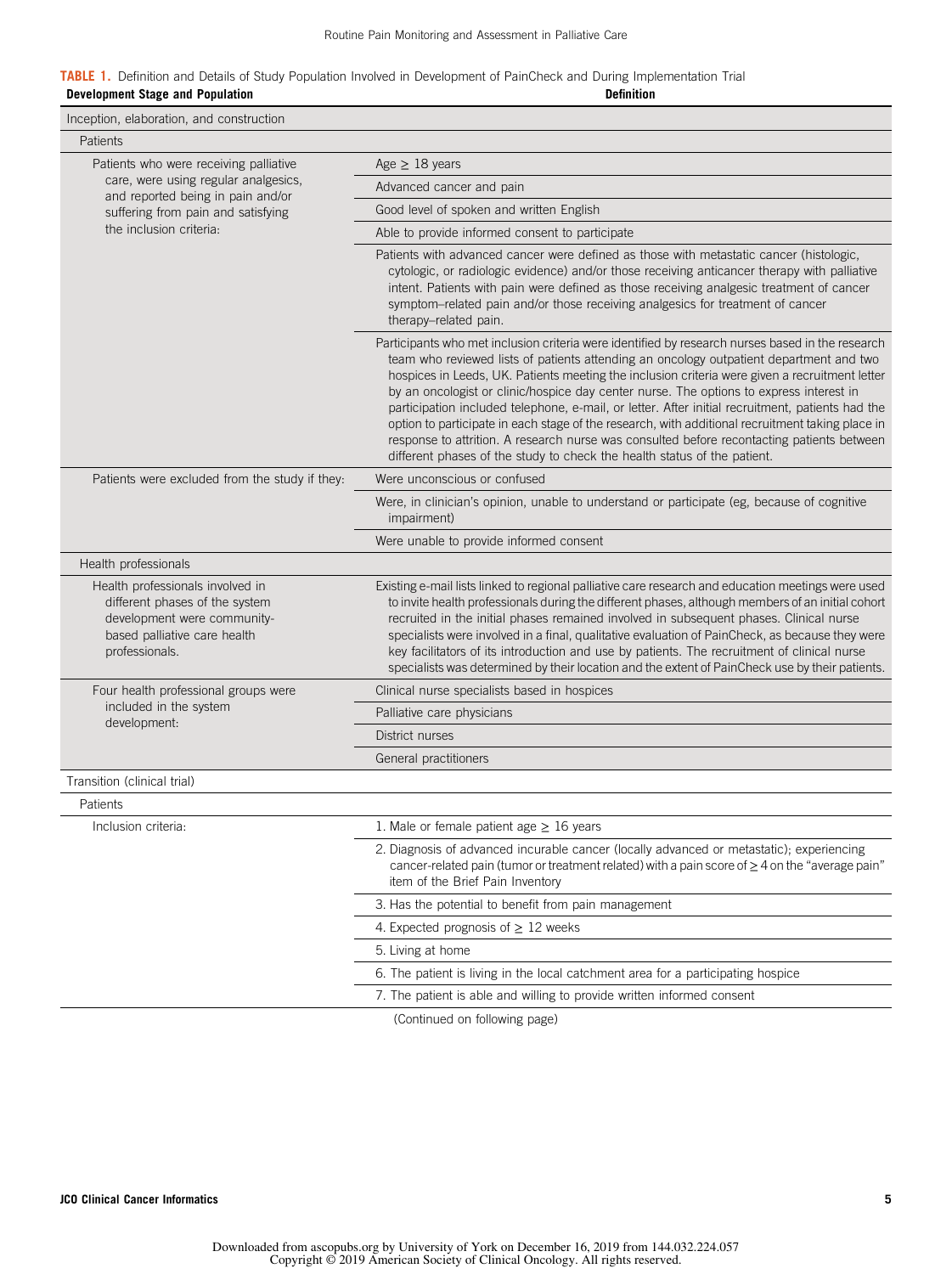TABLE 1. Definition and Details of Study Population Involved in Development of PainCheck and During Implementation Trial (Continued) **Development Stage and Population** Definition Definition Definition

| Exclusion criteria:              | 1. Patients who are currently receiving or have previously received community palliative care<br>support                                                                                                                       |
|----------------------------------|--------------------------------------------------------------------------------------------------------------------------------------------------------------------------------------------------------------------------------|
|                                  | 2. The patient has insufficient literacy, or proficiency in English to contribute to the data<br>collection required for the research                                                                                          |
|                                  | 3. Patients will be excluded if they lack capacity to provide informed consent to this trial                                                                                                                                   |
|                                  | 4. Patients with dominant chronic pain that is not cancer related (tumor or treatment)                                                                                                                                         |
| the attitude of a continuants of | Account of the coefficial components of the coefficients of the coefficient of the components of the components of the coefficients of the coefficients of the coefficients of the coefficients of the coefficients of the coe |

Health professionals Community palliative care nurses in a local hospice-based palliative care team

woman with cancer outlined in the Data Supplement, Barbara, was not changed, because Barbara was aware of the potential wider use of the data generated by Peter Allen, the husband and caregiver of Barbara and coauthor of this report, who agreed to its publication. This position was discussed and agreed with the local institutional ethics board of the Faculty of Medicine and Health at the University of Leeds (Leeds, United Kingdom).

#### RESULTS

#### Findings From the Inception, Elaboration, and Construction Phases

We present the findings from the inception, elaboration, and construction phases in Table 2. These outline the user requirements that were extracted from research activities undertaken at each stage of development. Although the research methods and findings have been published elsewhere, the user requirements extracted from this work have not been reported previously. For each phase, Table 2 lists the evidence generated and subsequent action by the research team and software developers.

#### Findings From the Transition Phase

The design and content of PainCheck were finalized before its inclusion in a pragmatic multicenter randomized controlled trial. The way in which PainCheck was introduced and used in the context of the trial is outlined in Figure 2, alongside examples of system content provided for both patients and health professionals. Full details of the intervention content have been published.<sup>29</sup>

In total, 47 of the 80 intervention participants were introduced to PainCheck. The key findings from the process evaluation interviews undertaken as part of the clinical trial are listed in Table 3. As shown in Figure 3, not having a computer was the most common reason for patients not to use PainCheck. Patient access to PainCheck was also influenced by health professionals, and CPC nurses had the role of facilitating and monitoring patient interaction with PainCheck. Some patients were not introduced to PainCheck to avoid what CPC nurses perceived as an unnecessary additional burden for them. For patients, a lack of familiarity with HIT or not having an Internet connection at home also influenced the perceived value and uptake of PainCheck.

A more detailed overview of the number of patients recruited to the trial, alongside the numbers of patients who engaged with the PainCheck intervention, is provided in Figure 3. Of those introduced, varying levels of engagement were identified. Across patient participants, there were those who completed no reports during the trial ( $n = 15$ ), alongside those completing reports one to two times  $(n = 9)$ , three to four times ( $n = 6$ ), five to nine times ( $n = 7$ ), 10 to 19 times ( $n = 5$ ), and more than 20 times ( $n = 5$ ). For those patients who completed reports, a large proportion ( $n = 27$ ; 84%) used the diary function, opting to send free-text reports to their health professionals. Where patients and CPC nurses did interact through PainCheck, a range of approaches was identified. There was a mix of proactive and reactive styles of interaction by CPC nurses, accompanied by varied frequencies in the timing and extent of PainCheck use by patients. Proactive use of PainCheck involved CPC nurses reviewing patient reports to plan and manage their workload, alongside sending messages directly to patients. Reactive styles involved CPC nurses being prompted to review and interact with PainCheck when alerted by submission of reports suggesting high levels of pain were being experienced by a patient. Despite variation in use, both patients and CPC nurses who engaged with PainCheck reported benefits to overall pain management. CPC nurses saw systems like PainCheck as having a place in current practice, but they were clear that the role of PainCheck should be to enhance existing care delivery rather than replace it.

#### **DISCUSSION**

This article reports the development of an HIT system for palliative cancer care across all stages of development; to our knowledge, this has not previously been reported in systems supporting patients with advanced cancer.<sup>21</sup> The HIT system, PainCheck, was developed collaboratively by researchers and software developers across four phases of development. This approach combined modern system development with methodic approaches by health researchers, enabling a feasible and reproducible approach to HIT development. Involvement of patients and health professionals during each phase ensured that a focus on user needs and preferences informed the design process and that numerous problematic aspects of the system were identified and rectified. This was achieved in the context of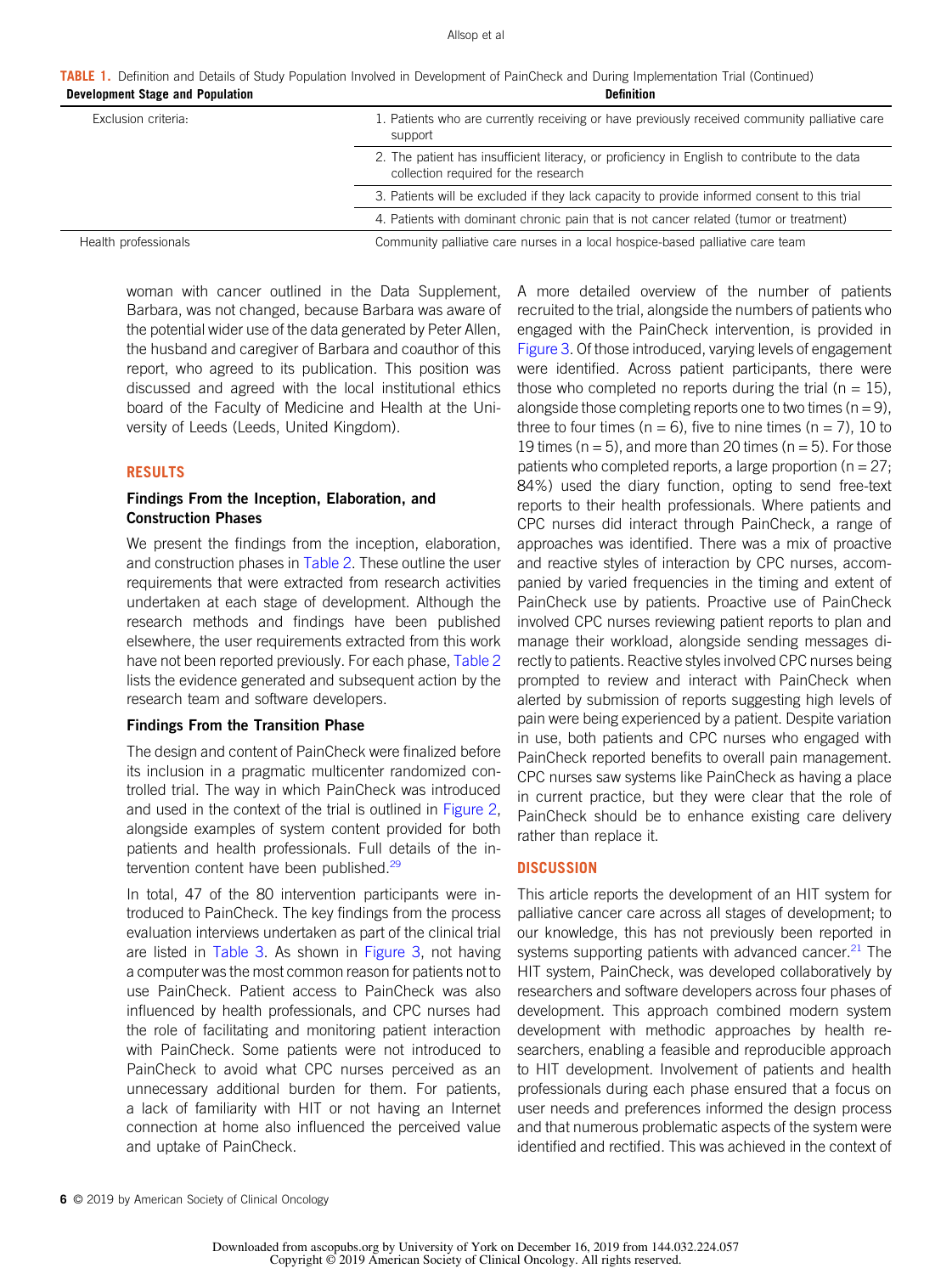|  |  |  |  |  | <b>TABLE 2.</b> Overview of Key Findings From Inception, Elaboration, and Construction Phases |  |
|--|--|--|--|--|-----------------------------------------------------------------------------------------------|--|
|  |  |  |  |  |                                                                                               |  |

| <b>User Group</b>                                                                                                                        | $\blacksquare$ $\blacksquare$ $\blacksquare$ $\blacksquare$ $\blacksquare$ $\blacksquare$ $\blacksquare$ $\blacksquare$ $\blacksquare$ $\blacksquare$ $\blacksquare$ $\blacksquare$ $\blacksquare$ $\blacksquare$ $\blacksquare$ $\blacksquare$ $\blacksquare$ $\blacksquare$ $\blacksquare$ $\blacksquare$ $\blacksquare$ $\blacksquare$ $\blacksquare$ $\blacksquare$ $\blacksquare$ $\blacksquare$ $\blacksquare$ $\blacksquare$ $\blacksquare$ $\blacksquare$ $\blacksquare$ $\blacks$<br><b>Evidence Generated</b> | <b>Actions by Research Team</b>                                                                                                                                                                                                 | <b>Actions by Software Developers</b>                                                                                                                                                                                                                                                                                                              |
|------------------------------------------------------------------------------------------------------------------------------------------|-------------------------------------------------------------------------------------------------------------------------------------------------------------------------------------------------------------------------------------------------------------------------------------------------------------------------------------------------------------------------------------------------------------------------------------------------------------------------------------------------------------------------|---------------------------------------------------------------------------------------------------------------------------------------------------------------------------------------------------------------------------------|----------------------------------------------------------------------------------------------------------------------------------------------------------------------------------------------------------------------------------------------------------------------------------------------------------------------------------------------------|
| Inception                                                                                                                                |                                                                                                                                                                                                                                                                                                                                                                                                                                                                                                                         |                                                                                                                                                                                                                                 |                                                                                                                                                                                                                                                                                                                                                    |
| Patients: those with advanced cancer<br>$(n = 13)$ completed pain diaries for<br>3 weeks and participated in face-to-<br>face interviews | 1. Determined patient willingness to<br>routinely report pain                                                                                                                                                                                                                                                                                                                                                                                                                                                           | 1. Refined and developed initial<br>requirements for system, including<br>modes required for accessing system<br>(Internet-based devices through Web)<br>browser and via SMS text messaging)                                    | 1. Tailored version of site developed for<br>mobile phone display                                                                                                                                                                                                                                                                                  |
|                                                                                                                                          | 2. Ability to share free-text information<br>viewed as important to patients, enabling<br>more contextual and detailed information<br>to be shared                                                                                                                                                                                                                                                                                                                                                                      | 2. Communicate need for free-text<br>information to be shared by patients<br>through system                                                                                                                                     | 2. Diary function developed for system,<br>enabling patients to store daily diary<br>notes, with option to share content with<br>their health professional                                                                                                                                                                                         |
|                                                                                                                                          | 3. Verified pain diary items were<br>understandable and relevant to patients;<br>identified patient preferences for<br>reporting pain (eg, pain descriptors<br>preferred to pain scales alone)                                                                                                                                                                                                                                                                                                                          | 3. Adapted pain diary for presentation and<br>use in electronic format, including<br>development of items for use in pain<br>questionnaire                                                                                      | 3. Built patient pain questionnaire based on<br>research team user engagement and<br>questionnaire development                                                                                                                                                                                                                                     |
|                                                                                                                                          | 4. Identified patient expectations of health<br>professionals in responding to reports of<br>pain                                                                                                                                                                                                                                                                                                                                                                                                                       | 4. Development of algorithms to trigger<br>alerts for health professional when<br>patients report high pain or low control                                                                                                      | 4. Developed health professional e-mail<br>alert system using algorithms developed<br>by research team                                                                                                                                                                                                                                             |
|                                                                                                                                          | 5. Identified approaches adopted by<br>patients when managing pain (eg,<br>medication use and self-management<br>approaches)                                                                                                                                                                                                                                                                                                                                                                                            | 5. Developed list of evidence-based self-<br>management approaches to describe in<br>patient system and generated<br>dependencies to determine which self-<br>management approaches are displayed<br>based on patient responses | 5. Built dependencies for patient feedback<br>relating to pain self-management<br>approaches into system, including<br>presentation of self-management<br>feedback on system to be viewed by<br>patients                                                                                                                                           |
|                                                                                                                                          | Additional:<br>Identified variation in technology use by<br>patients and willingness to explore its<br>use for pain reporting<br>Understood existing ways that technology<br>is embedded in lives of patients<br>Insight gained into patient experience of<br>pain and efforts to control it                                                                                                                                                                                                                            |                                                                                                                                                                                                                                 | Additional:<br>Functionality developed for SMS as route<br>for interacting with system, providing<br>options for mode of delivery of<br>intervention in future testing<br>Confirmation of technical architecture<br>Clarified requirements on format of data<br>when exported from system for<br>analysis<br>Development of vision and storyboards |

Routine Pain Monitoring and Assessment in Palliative Care

Routine Pain Monitoring and Assessment in Palliative Care

(Continued on following page)

# JCO Clinical Cancer Informatics JCO Clinical Cancer Informatics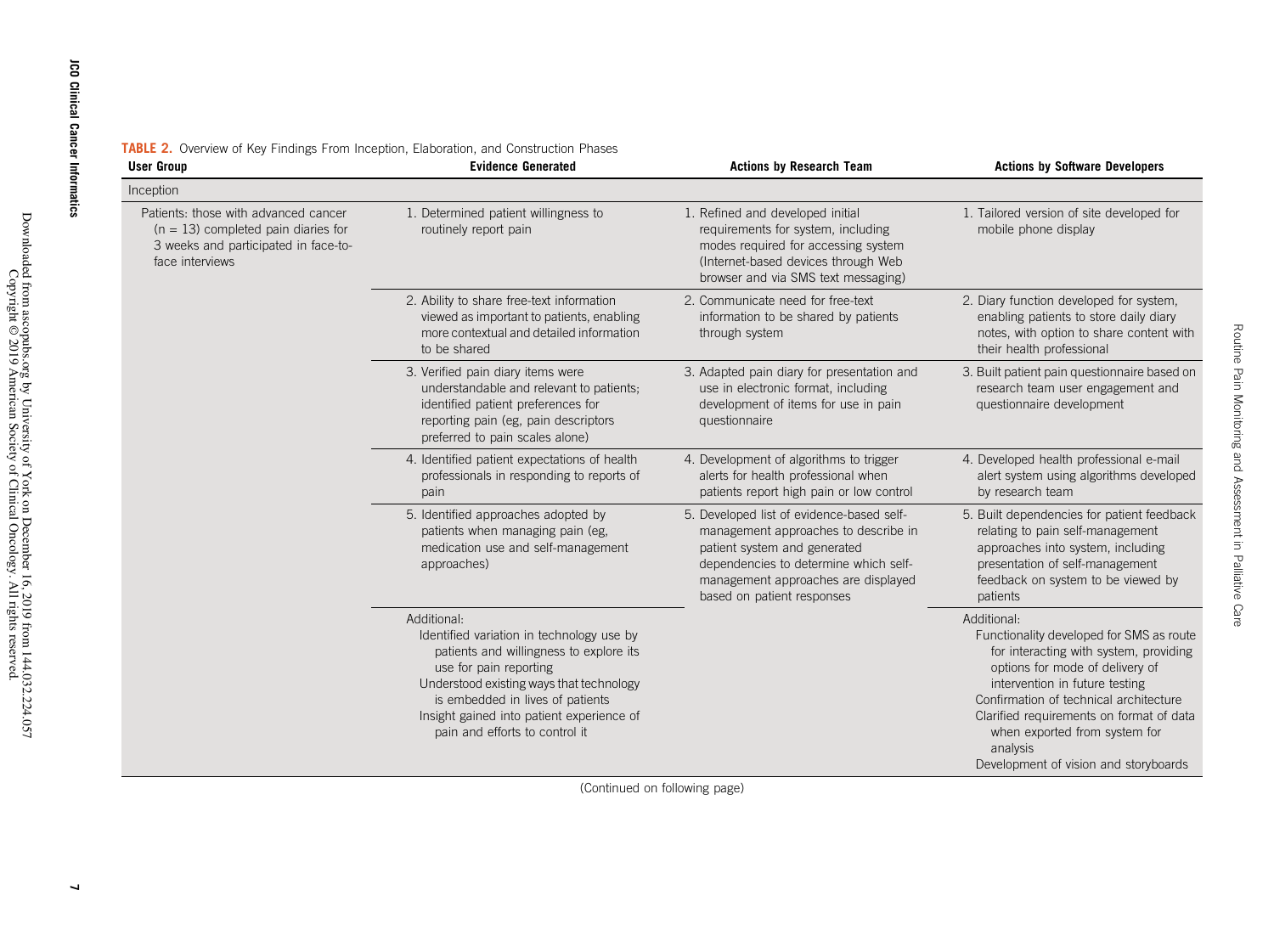| User Group                                                                                                                                                                                                                                                                                                                                        | <b>Evidence Generated</b>                                                                                                                                                                                                                                                                                                                                                                 | <b>Actions by Research Team</b>                                                                                                                                                                                                                                                                    | <b>Actions by Software Developers</b>                                                                                                                                                                                                                                                                                                                    |
|---------------------------------------------------------------------------------------------------------------------------------------------------------------------------------------------------------------------------------------------------------------------------------------------------------------------------------------------------|-------------------------------------------------------------------------------------------------------------------------------------------------------------------------------------------------------------------------------------------------------------------------------------------------------------------------------------------------------------------------------------------|----------------------------------------------------------------------------------------------------------------------------------------------------------------------------------------------------------------------------------------------------------------------------------------------------|----------------------------------------------------------------------------------------------------------------------------------------------------------------------------------------------------------------------------------------------------------------------------------------------------------------------------------------------------------|
| Health professionals: $(n = 105)$ ; included<br>general practitioners ( $n = 21$ ), cancer<br>or palliative care specialist nurses (n =<br>21), district/community nurses ( $n =$                                                                                                                                                                 | 6. Determined how health professionals<br>interpret and respond to routinely<br>collected pain data                                                                                                                                                                                                                                                                                       | 6. Developed health professional system<br>content, including information relevant to<br>assessment of pain, aligned with current<br>practice and preferences                                                                                                                                      | 6. Built health professional user interface,<br>work dashboard, and alerting systems to<br>indicate when new patient reports have<br>been submitted                                                                                                                                                                                                      |
| 45), and palliative care physicians<br>$(n = 23)$ completed online survey;<br>a subset ( $n = 15$ ) included general<br>practitioners ( $n = 4$ ), cancer or<br>palliative care specialist nurses ( $n = 4$ ),<br>district/community nurses ( $n = 3$ ), and<br>palliative care physicians ( $n = 4$ )<br>participated in face-to-face interviews | 7. Identified preferences of health<br>professionals for electronic pain<br>monitoring system to support patients<br>with advanced cancer                                                                                                                                                                                                                                                 | 7. Developed designs of graphical displays<br>of longitudinal pain scores as reported by<br>patients                                                                                                                                                                                               | 7. Aligned user interface presentation with<br>existing electronic clinical record<br>systems to align with any existing health<br>information technology use                                                                                                                                                                                            |
| Elaboration                                                                                                                                                                                                                                                                                                                                       |                                                                                                                                                                                                                                                                                                                                                                                           |                                                                                                                                                                                                                                                                                                    |                                                                                                                                                                                                                                                                                                                                                          |
| Patients ( $n = 14$ ) with advanced cancer<br>from inception stage ( $n = 1$ ), and newly<br>recruited $(n = 13)$                                                                                                                                                                                                                                 | 8. Gathered feedback on system content:<br>Confusion over terms "rescue" or<br>"breakthrough" medication<br>Uncertainty whether "over-the-counter<br>medication" referred to prescription or<br>nonprescription medicines<br>Relevance of self-management<br>recommendations queried, such as<br>suggestion of having bath to support<br>pain management where patient only<br>has shower | 8. Evaluated feedback on system content<br>and generated recommendations for<br>changes to system content; review of<br>feedback sought to ensure clarity and<br>ease of use for users; analysis of usability<br>issues also undertaken to identify<br>solutions to improve usability of interface | 8. Refinement of content (eg, into user-<br>friendly language) and user interface<br>based on usability issues highlighted by<br>patient (eg, uncertainty about how to<br>share entries placed in diary section of<br>system). Modified layout and content of<br>graphs and feedback screens and<br>limited issues reported with accessing<br>the system |
| Health professionals ( $n = 16$ ) comprising<br>multiple roles (cancer or palliative care<br>specialist nurses $[n = 4]$ , district/<br>community nurses $[n = 3]$ , general<br>practitioners $[n = 4]$ , and palliative care<br>physicians $[n = 5]$ )                                                                                           | 9. Concerns over workload pressures<br>influencing ability to engage with system<br>and need for a system that could be<br>accessed by multiple health<br>professionals from the same team                                                                                                                                                                                                | 9. Review of workflow design and<br>considerations for future implementation                                                                                                                                                                                                                       | 9. Implementation of new workflow design<br>to fit needs of health professionals<br>working as teams to support multiple<br>patients                                                                                                                                                                                                                     |
|                                                                                                                                                                                                                                                                                                                                                   | 10. More information desired regarding<br>specific clinical information, details                                                                                                                                                                                                                                                                                                          | 10. Developed additional types of content<br>that could be included and modified in<br>health professional system                                                                                                                                                                                  | 10. Additional graphing features for<br>reviewing pain over time added                                                                                                                                                                                                                                                                                   |
|                                                                                                                                                                                                                                                                                                                                                   | about medications, contact with health<br>professionals, and how pain had<br>changed over time                                                                                                                                                                                                                                                                                            |                                                                                                                                                                                                                                                                                                    | Additional:<br>Review of options for integration with<br>medical records<br>Full working prototypes produced for<br>construction phase evaluation                                                                                                                                                                                                        |

(Continued on following page)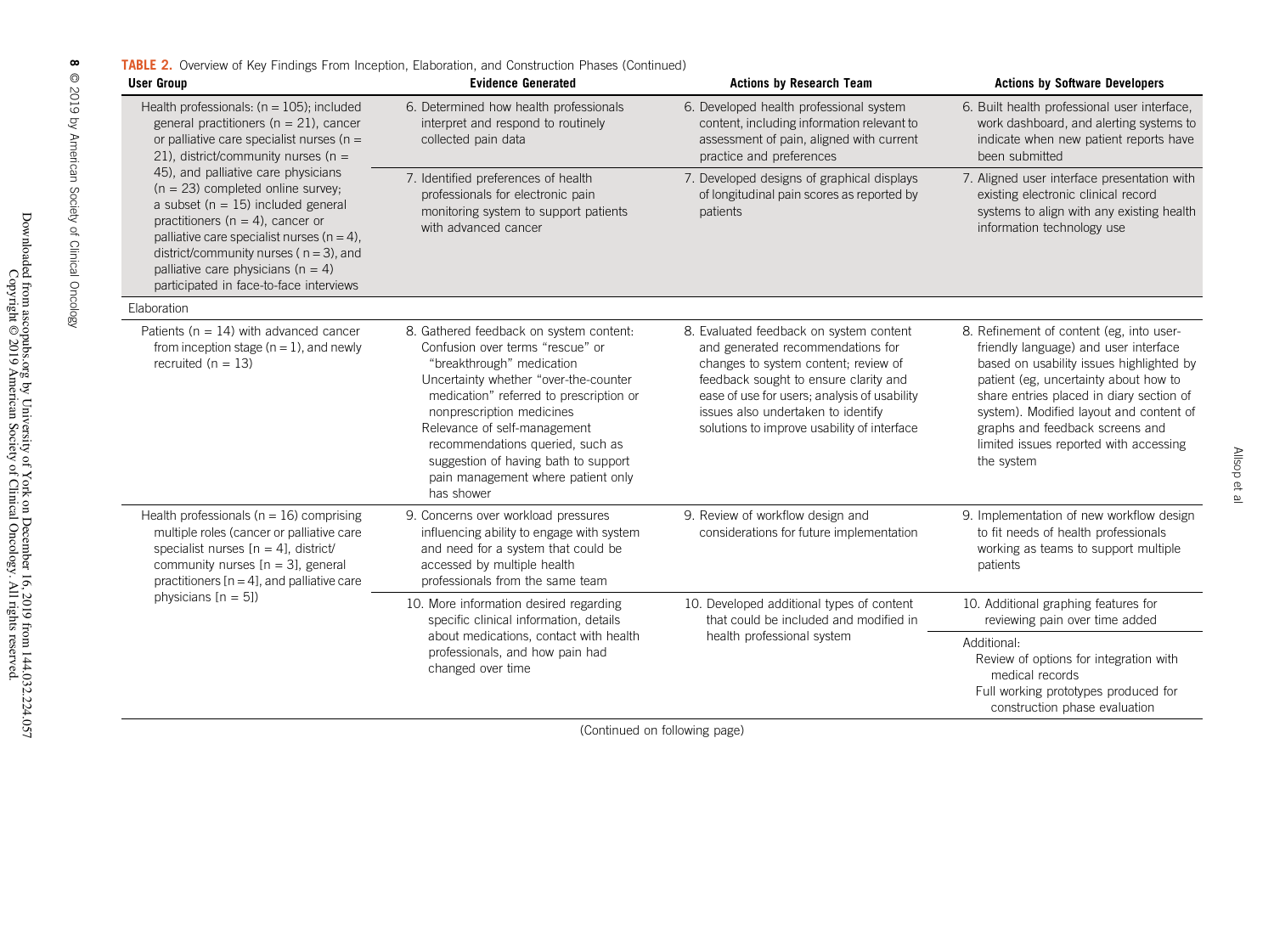| <b>User Group</b>                          | <b>Evidence Generated</b>                                                                                                                                                                                                                                                                   | <b>Actions by Research Team</b>                                                                                                                                                                                                 | <b>Actions by Software Developers</b>                                                                                                                          |
|--------------------------------------------|---------------------------------------------------------------------------------------------------------------------------------------------------------------------------------------------------------------------------------------------------------------------------------------------|---------------------------------------------------------------------------------------------------------------------------------------------------------------------------------------------------------------------------------|----------------------------------------------------------------------------------------------------------------------------------------------------------------|
| Construction                               |                                                                                                                                                                                                                                                                                             |                                                                                                                                                                                                                                 |                                                                                                                                                                |
| Patients: $(n = 4)$ involved in home trial | 11. Confirmed ease of access and use as<br>reported by patients:<br>Minor usability issues identified (eg,<br>minor spelling errors in content; need<br>to make elements of text bold to<br>enhance readability; and reduction of<br>two self-management feedback<br>screens to one screen) | 11. Documentation of identified usability<br>issues and discussion with developers                                                                                                                                              | 11. Solution viability confirmed alongside<br>final adjustments to content of system<br>based on patient feedback; patient<br>usability further refined        |
| Clinical trials unit staff                 | 12. Preparatory work for trial of system,<br>including training sessions at trial sites                                                                                                                                                                                                     | 12. Training conducted at 11 sites,<br>including demonstration of patient and<br>health professional system interaction;<br>identification of e-mail addresses and<br>administration at each site for<br>registration on system | 12. Build of PainCheck for number of sites<br>recruited to trial                                                                                               |
|                                            | Additional:<br>Identified need for additional materials to<br>support implementation of PainCheck<br>system                                                                                                                                                                                 | Additional:<br>Generated instructions for patients and<br>health professionals                                                                                                                                                  | Additional:<br>Integration/migration of prototype to<br>servers<br>End-to-end tests of system focused on<br>workflow management<br>Preparations for transition |

Routine Pain Monitoring and Assessment in Palliative Care

Routine Pain Monitoring and Assessment in Palliative Care

 $\overline{\phantom{0}}$ 

#### TABLE 2. Overview of Key Findings From Inception, Elaboration, and Construction Phases (Continued)

Abbreviation: SMS, short message service.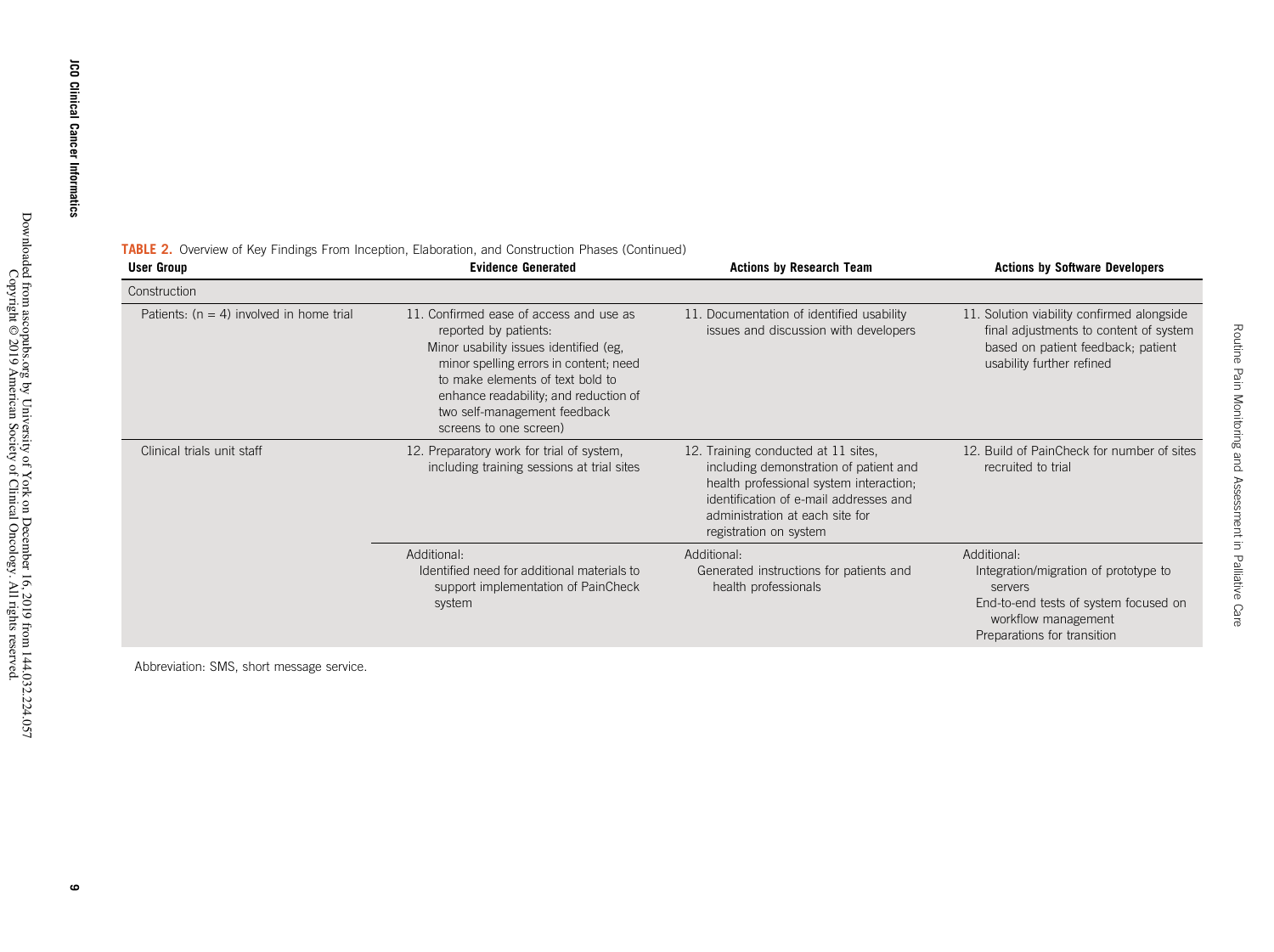Allsop et al





10 © 2019 by American Society of Clinical Oncology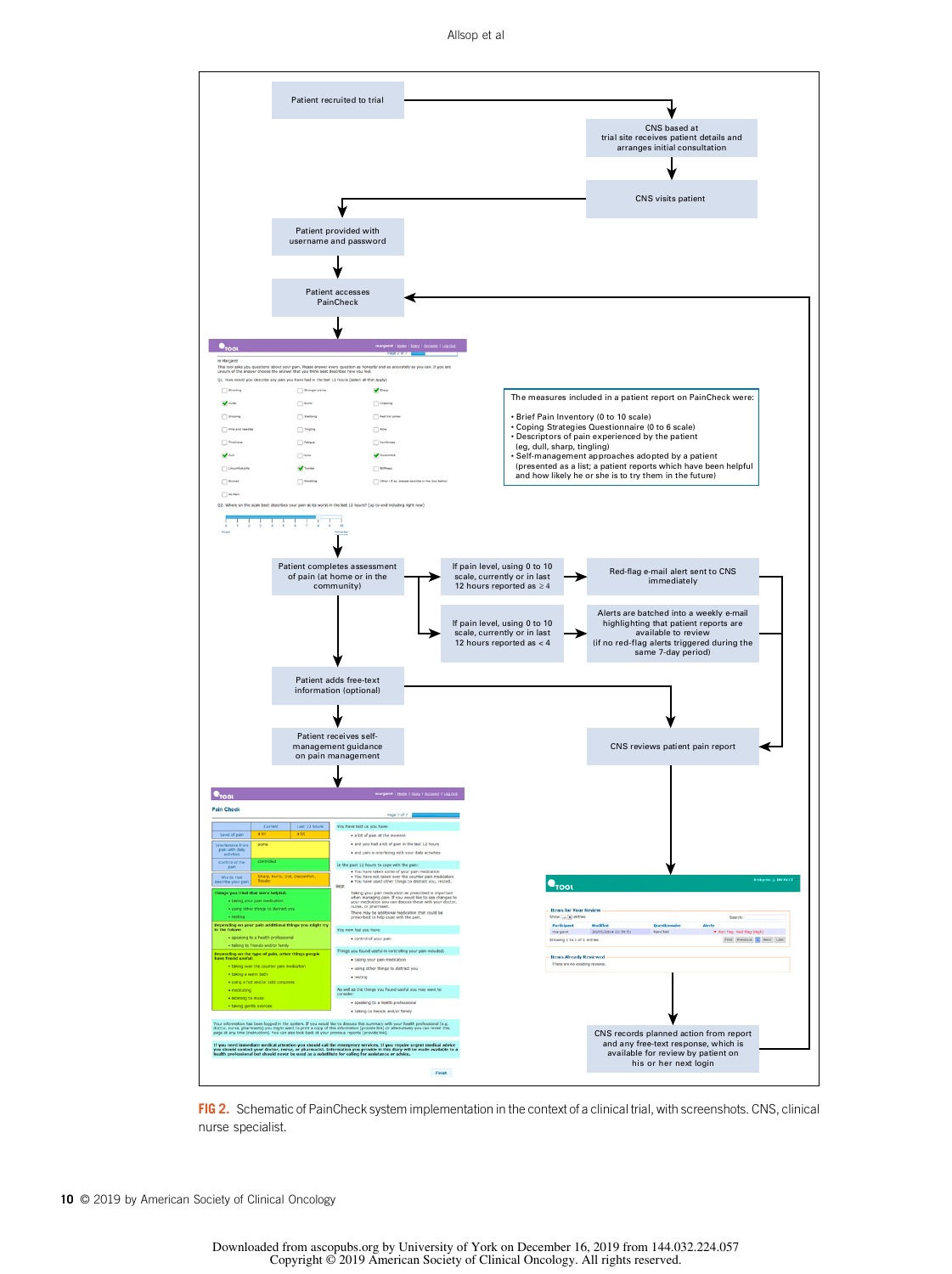$\overline{\phantom{a}}$ 

#### TABLE 3. Findings From Process Evaluation Interviews

| Topic                                 | <b>Summary</b>                                                                                                                                                                                                                                                                                                                                           | <b>Supporting Quotes</b>                                                                                                                                                                                                                                                                                       |
|---------------------------------------|----------------------------------------------------------------------------------------------------------------------------------------------------------------------------------------------------------------------------------------------------------------------------------------------------------------------------------------------------------|----------------------------------------------------------------------------------------------------------------------------------------------------------------------------------------------------------------------------------------------------------------------------------------------------------------|
| Acceptability and access to PainCheck | Professionals were gatekeepers to patient access to PainCheck. Many<br>professionals lacked knowledge, understanding, familiarity, and<br>perceived expertise with system. This affected the degree to which they<br>encouraged and facilitated patient use.                                                                                             | "I haven't looked at any of the electronic stuff. I could have made better<br>use of the materials, and then if I had, I would have been more likely to<br>encourage my patients to make better use of them." (health<br>professional; no interaction with PainCheck during trial)                             |
|                                       |                                                                                                                                                                                                                                                                                                                                                          | "She was giving me some wrong information about the website; I thought<br>it was a waste of time 'coz she didn't know what we were talking about.<br>If she'd been up to spec on what she was supposed to be saying about<br>it, I might have done it." (patient; prostate cancer; age group, $> 61$<br>years) |
|                                       | Where professionals introduced and went through the PainCheck system<br>during an initial appointment, patients were more likely to continue to<br>use the system.                                                                                                                                                                                       | "When people are referred to the team when they're too poorly, this<br>[PainCheck] can be a bit of an overload with things and it's yet another<br>thing that you're expecting the patients to take on board, so it's just                                                                                     |
|                                       | Professionals made judgments on the appropriateness of introducing<br>PainCheck to some patients and sometimes did not introduce them to<br>the system, despite patients giving consent to take part in the study;<br>judgments were based on key factors, such as usual coping strategies,<br>level of disease burden, and personality characteristics. | judging who can." (health professional; no interaction with PainCheck<br>during trial)                                                                                                                                                                                                                         |

(Continued on following page)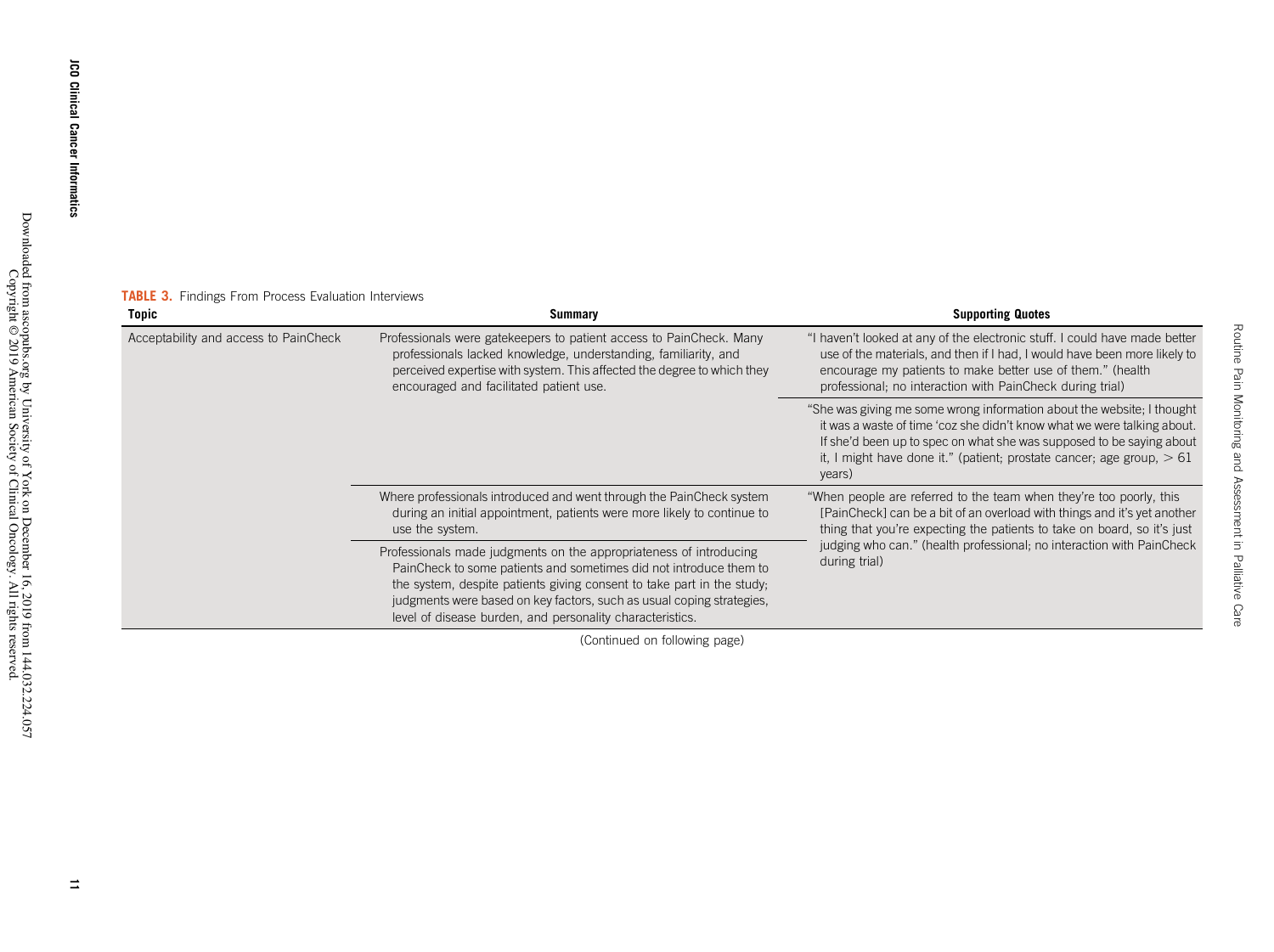| <b>Topic</b>              | <b>Summary</b>                                                                                                                                                                                                                                                                                                                                                                                                                                                                                                                            | <b>Supporting Quotes</b>                                                                                                                                                                                                                                                                                                                                                                                                                                                                                            |
|---------------------------|-------------------------------------------------------------------------------------------------------------------------------------------------------------------------------------------------------------------------------------------------------------------------------------------------------------------------------------------------------------------------------------------------------------------------------------------------------------------------------------------------------------------------------------------|---------------------------------------------------------------------------------------------------------------------------------------------------------------------------------------------------------------------------------------------------------------------------------------------------------------------------------------------------------------------------------------------------------------------------------------------------------------------------------------------------------------------|
| Engagement with PainCheck | Professionals reported engaging with PainCheck in different ways; some<br>used it proactively to communicate bidirectionally with patients,<br>whereas some used it reactively as an alert system, triggering<br>a telephone call to patient.                                                                                                                                                                                                                                                                                             | "We commented backwards and forwards quite a few times. If I was at my<br>desk when an alert came, and I'd time, I'd look at it there and then, if<br>not I just made time at the end of the day to look, but I would do that<br>generally, I always check everything before I go home like emails and if<br>there's anything different come in or any tasks on SystmOne you know<br>from GPs, so it's just my way of working really." (health professional;<br>regular user of PainCheck, interacting $> 5$ times) |
|                           | Some health professionals used PainCheck to provide context before they<br>contacted a patient by telephone for an overview of how the patient had<br>been.                                                                                                                                                                                                                                                                                                                                                                               | "If I was going to visit a patient I'd look on the system prior to going and<br>visiting them. I would look just before I made that phone call so I'd got<br>an overview of what had been going on but I wouldn't check in between<br>that." (health professional; regular user of PainCheck, interacting $> 5$<br>times)                                                                                                                                                                                           |
|                           | Patients also engaged with PainCheck in a number of different ways and<br>frequencies, ranging from never, once or twice, weekly, or fortnightly to<br>every day; those who completed it every day cited reasons, such as it<br>had become part of their daily routine, or wanting to provide as much<br>information for researchers as possible; those who completed it<br>frequently, but not every day, cited reasons, such as they did not feel<br>any need to complete it if they had no pain, or their pain was well<br>controlled. | "I know I haven't done them every single day but obviously if there's<br>something happening I do, I do go online and I do highlight it that there<br>is for whatever reason, you know my medication's not doing what it's<br>meant to be doing." (patient; breast cancer; age group, 41-60 years)                                                                                                                                                                                                                  |
|                           | Patients described the system as straightforward, easy to use, quick, user<br>friendly, and unobtrusive and considered the system to be a simple tool<br>to aid with monitoring their symptoms and communicating with<br>professionals.                                                                                                                                                                                                                                                                                                   | "It's not in any way obtrusive. It doesn't interfere with work or being at<br>home on the evening. I liked it because it's simple, it's quick, it's easy.<br>It's not too long, it doesn't feel too short. A simple tool is the best tool."<br>(patient; rectal cancer; age group, 41-60 years)                                                                                                                                                                                                                     |
|                           | Subsequently, this improved access to pain medications, resulting in<br>improved overall pain management; patients felt that PainCheck had<br>increased their levels of care and provided them with a support system;<br>patients no longer felt isolated; instead, they felt connected to and<br>embedded within services; subsequently, they felt reassured that help<br>was there when needed.                                                                                                                                         | "I think it's that thing of being connected up and not feeling as isolated.<br>Because it's all one big team and everybody's joined up, there seems to<br>be a complete sort of a treatment whether it be medical or just<br>somebody to talk to, so that's been a big help." (patient; thymus cancer;<br>age group, 41-60 years)                                                                                                                                                                                   |
|                           | Those who had limited engagement with PainCheck were not regular<br>users of technology or computers and often did not have or were unable<br>to use Internet connections; they found engaging with it stressful and<br>subsequently were not interested in integrating it into their daily lives                                                                                                                                                                                                                                         | "Personally I couldn't do it because I'm not au fait with computers so it<br>would have been better if you fill in a paper questionnaire. I don't even<br>know how to turn the page. Same with mobile phones I don't have one<br>of them either." (patient; prostate cancer; age group, $> 61$ years)                                                                                                                                                                                                               |
|                           |                                                                                                                                                                                                                                                                                                                                                                                                                                                                                                                                           | "All three declined to use it, they all said to me that although they have the<br>internet they don't use it that often, they're not that confident with it."<br>(health professional; no interaction with PainCheck during trial)                                                                                                                                                                                                                                                                                  |

(Continued on following page)

Downloaded from ascopubs.org by University of York on December 16, 2019 from 144.032.224.057 Copyright © 2019 American Society of Clinical Oncology. All rights reserved.

Downloaded from ascopubs.org by University of York on December 16, 2019 from 144.032.224.057<br>Copyright © 2019 American Society of Clinical Oncology. All rights reserved.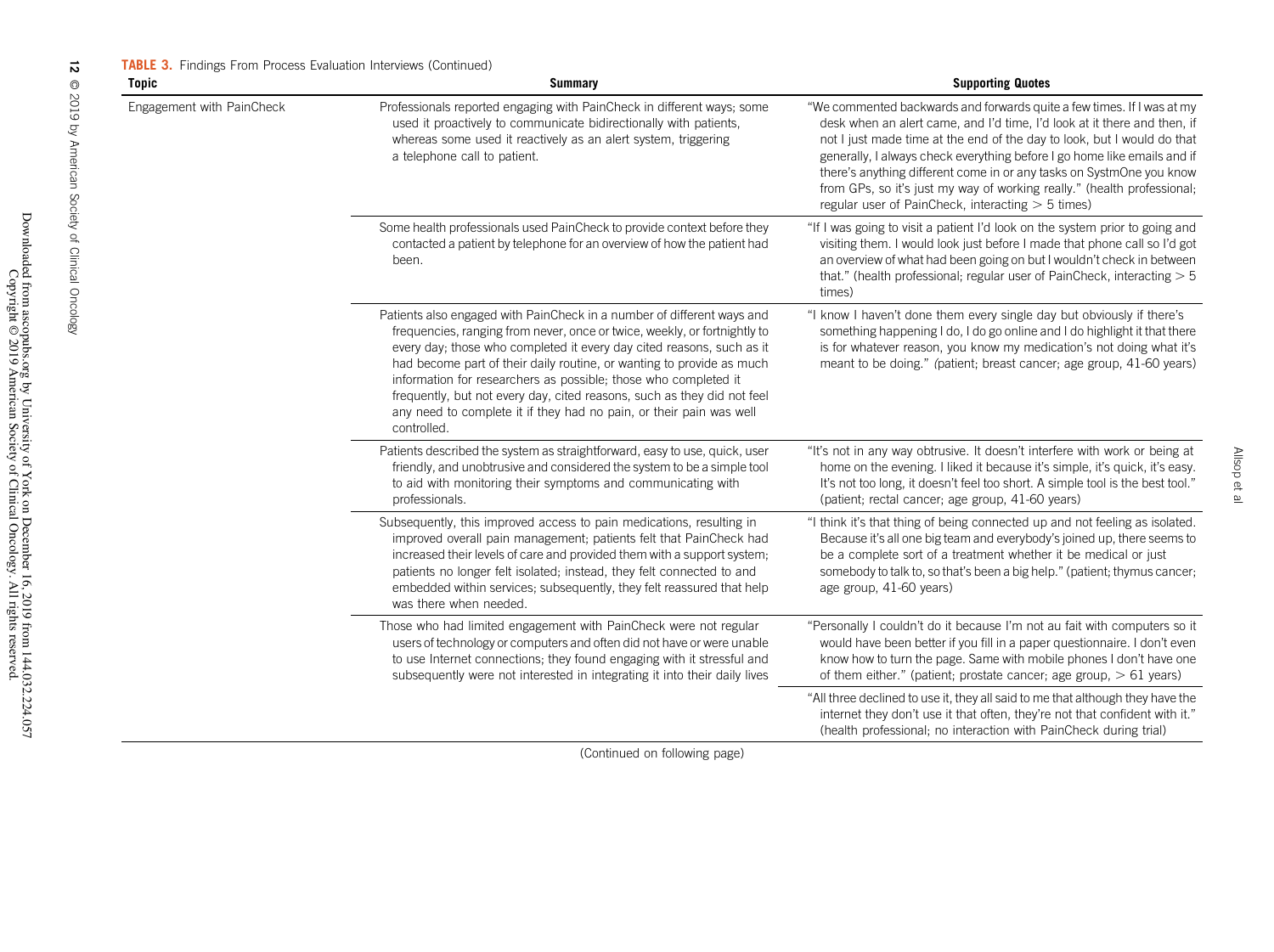| <b>IADLE J.</b> FINDINGS FIONI FIOCESS EVAIDADOI INTERVIEWS (CONTINUED)<br><b>Topic</b> | <b>Summary</b>                                                                                                                                                                                                                                                                                                                                                                                              | <b>Supporting Quotes</b>                                                                                                                                                                                                                                                                                                                                                                                                                                                                                                                                           |
|-----------------------------------------------------------------------------------------|-------------------------------------------------------------------------------------------------------------------------------------------------------------------------------------------------------------------------------------------------------------------------------------------------------------------------------------------------------------------------------------------------------------|--------------------------------------------------------------------------------------------------------------------------------------------------------------------------------------------------------------------------------------------------------------------------------------------------------------------------------------------------------------------------------------------------------------------------------------------------------------------------------------------------------------------------------------------------------------------|
| Feasibility in practice                                                                 | Professionals felt that there was a place for PainCheck within current<br>practice if its usage was streamlined; some felt that it easily supported<br>their current way of working by adding in another layer of detail, which<br>they could use to monitor patients' pain; others felt that it enhanced<br>care they provided because it enabled them to think about other<br>aspects of pain management. | "I do like the attention to detail in terms of what you're asking the patient<br>because I don't think we are that great at looking at pain from a very<br>psychosocial way, there is a tendency to look at drugs a bit too much<br>and not to attend to other factors, like the impact on social things, daily<br>activities, and relationships. It brought me up short and made me think<br>actually we really could sharpen up the way that we assess patients and<br>their pain." (health professional; regular user of PainCheck, interacting<br>$> 5$ times) |
|                                                                                         | Although digital technologies were viewed as becoming more pervasive<br>within health care, professionals believed they would not replace their<br>current way of working.                                                                                                                                                                                                                                  | "I think a lot of things are going more into technology in health care but<br>we've not moved to the point where we would be using it as a clinical<br>gauge and acting on it every time." (health professional; no interaction<br>with PainCheck during trial)                                                                                                                                                                                                                                                                                                    |
| Recommendations                                                                         | During interviews with health professionals, a number of additional<br>recommendations for improving PainCheck implementation were<br>gathered from a mix of PainCheck users and those who did not interact<br>with the system.                                                                                                                                                                             | "Having the patient practice using it in the clinic first, give them a trial run<br>of it, so they would know what the questions look like or know how to log<br>in and have a practice using it 'cos most of these people were quite<br>under confident." (health professional; no interaction with PainCheck<br>during trial)                                                                                                                                                                                                                                    |
|                                                                                         |                                                                                                                                                                                                                                                                                                                                                                                                             | "It may be helpful if relatives could have some facility to input information<br>as well to see whether what they thought matched up with what the<br>patient thought 'cos I suppose that's something that we kind of do<br>informally anyway." (health professional; user of PainCheck,<br>interacting 1-4 times during trial)                                                                                                                                                                                                                                    |
|                                                                                         |                                                                                                                                                                                                                                                                                                                                                                                                             | "Some kind of supportive technology that would be quick and lightweight<br>so that you could take round like an iPad or something would be much<br>more usable than having to set up a laptop." (health professional; no<br>interaction with PainCheck during trial)                                                                                                                                                                                                                                                                                               |
|                                                                                         |                                                                                                                                                                                                                                                                                                                                                                                                             | "When you can show evidence that it has worked in other areas<br>encourages you to try it yourself. So for patients trying to show them the<br>potential benefits of it, trying to explain how it might benefit them, or<br>might work round their lifestyle better than getting phone calls and<br>things." (health professional; no interaction with PainCheck during<br>trial)                                                                                                                                                                                  |
|                                                                                         |                                                                                                                                                                                                                                                                                                                                                                                                             | "I think some of the wording, things like interfering with sleep and<br>interfering with activity, is quite useful because I think that's something<br>patients can relate to rather than just a score." (health professional;<br>regular user of PainCheck, interacting $> 5$ times)                                                                                                                                                                                                                                                                              |
|                                                                                         |                                                                                                                                                                                                                                                                                                                                                                                                             | "I don't know whether it gives like a false sense of because they're logging<br>into it that somebody's actually monitoring it all the time." (health<br>professional; regular user of PainCheck, interacting $> 5$ times)                                                                                                                                                                                                                                                                                                                                         |

Abbreviation: GP, general practitioner.

Downloaded from ascopubs.org by University of York on December 16, 2019 from 144.032.224.057 Copyright © 2019 American Society of Clinical Oncology. All rights reserved.

Downloaded from ascopubs.org by University of York on December 16, 2019 from 144.032.224.057<br>Copyright © 2019 American Society of Clinical Oncology. All rights reserved.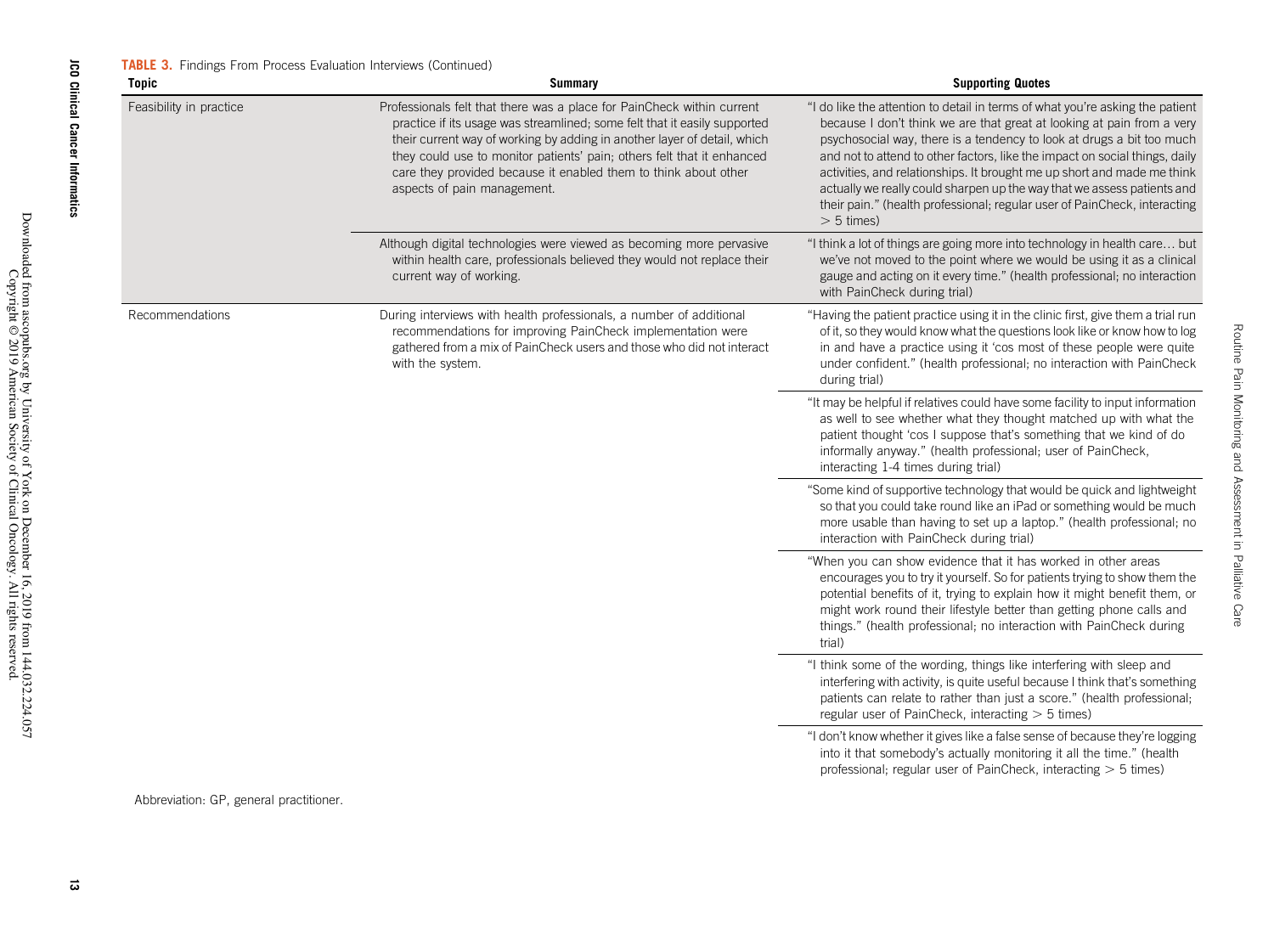

FIG 3. CONSORT diagram of participant progress through the phases of the trial and numbers of patients who engaged with the PainCheck intervention. CNS, clinical nurse specialist.

palliative care delivery, which involved multiprofessional teams and patients with advanced disease, some of whom were close to death. The documentation of our approach and the experience of PainCheck users are intended to inform future research-led development of HIT systems for palliative care. The absence of usability issues identified with PainCheck may have arisen through continuous user involvement during HIT system development.<sup>40</sup>

In the context of the trial, barriers to uptake of PainCheck were identified. For patients, their own familiarity with technology, alongside access to a computer and the

Internet, was a barrier. For health professionals supporting the introduction and use of PainCheck in the community, barriers included a lack of confidence and familiarity with PainCheck, and HIT generally, which influenced decision making around whether they introduced the system to patients. This may have been combined with a common focus by health professionals on the vulnerability of patients, coupled with an emphasis on the duty to protect patients, when considering suitability for research.<sup>41</sup> Reluctance to introduce PainCheck may have also been influenced by the protocol for delivery of health professional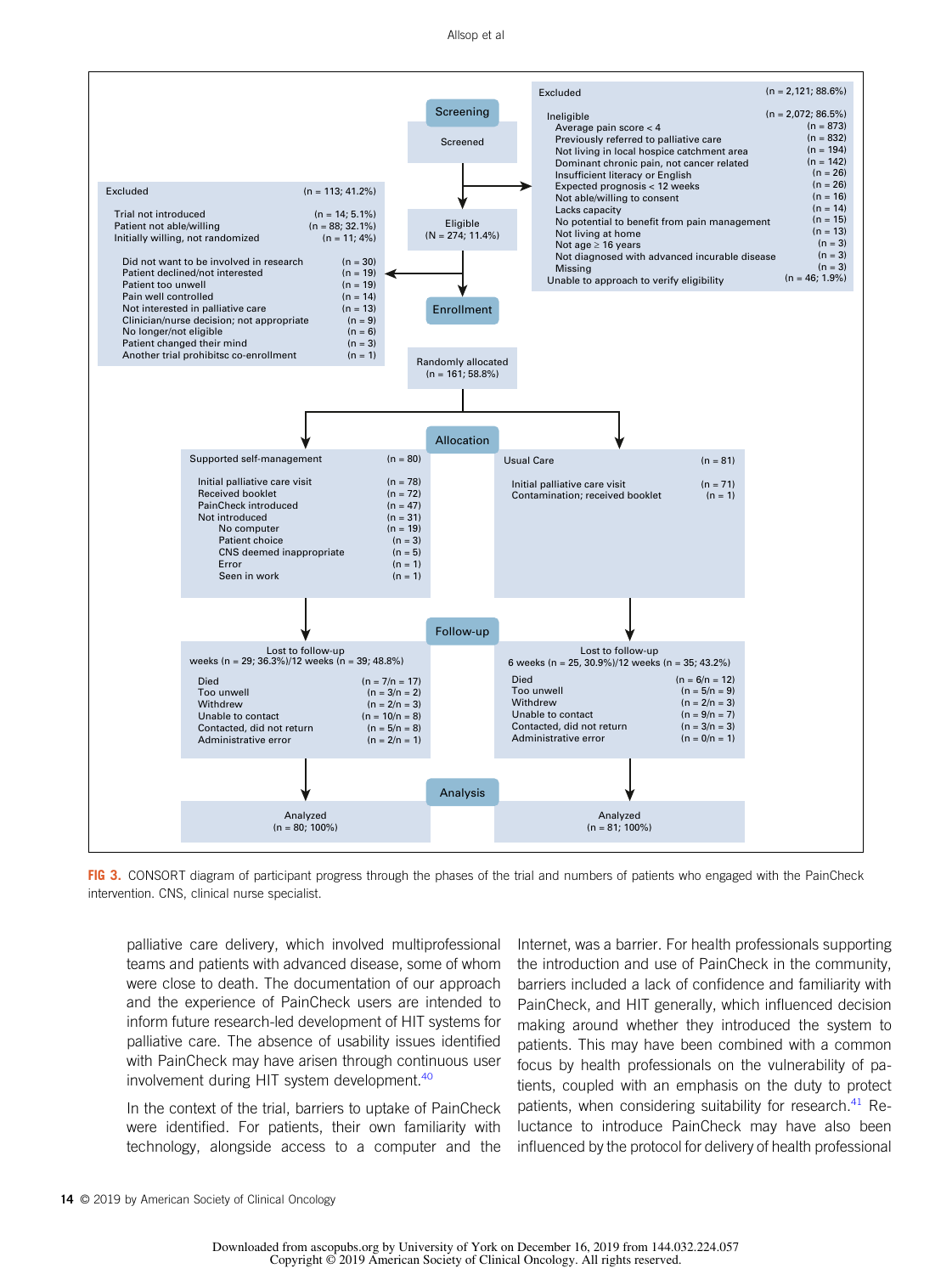training on using the system. Training occurred during site setup for the trial, often occurring months before recruitment of the first trial participant. This may have led to health professionals being less confident in the use of PainCheck. Enhancing delivery of training to ensure it occurs close to planned system use may reduce the likelihood of such gatekeeping during future implementation of PainCheck. It may also be important to emphasize the intended value and benefits of an HIT system for patients to address health professional uncertainty and concerns around its impact on patients.

Patients who engaged with PainCheck did report benefits (eg, feeling more connected with their care team, perceived improvements in pain management), but there was wide variation of interaction with the system. This highlighted the need to consider both the technology and behavioral aspects surrounding PainCheck. Use alone does not provide a valid indicator of engagement.<sup>42</sup> Future development will need to consider the wider context and mechanisms of action surrounding PainCheck to understand how best to measure and target improvements in engagement. This will require consideration of the complexity of the pain experience and its meaning for patients with advanced cancer.<sup>37</sup> Another consideration is the need to explore ways of augmenting PainCheck for patients who do not use a computer or are not familiar with HIT (ie, one quarter of trial participants in the intervention arm of the trial involving PainCheck). The rationale for developing PainCheck was to increase routine monitoring and assessment of pain using an HIT system. Future iterations of PainCheck could also explore approaches such as voice response technology to gather data by telephone, an approach that has been implemented previously for symptom management in palliative care populations.<sup>43</sup>

The development of PainCheck highlighted a tension between the continuous, iterative development of HIT systems by software developers and the controlled processes of formal evaluation in research. Approaches to evaluation that incorporate, for example, randomized controlled trials are only recommended when the intervention and its delivery package are stable. These can be implemented with high fidelity, and there is a reasonable likelihood that the overall benefits will be clinically meaningful (ie, improved outcomes or equivalent outcomes at less cost).<sup>44</sup> Within current clinical trial design, there is not sufficient scope for ongoing, iterative development of HIT-based interventions. This issue requires attention to ensure that the development and evaluation of e-health tools for cancer care keep pace with efforts to increase the use of ever-evolving HIT systems. Rightly, in this context, the demands for rigorous evidence underpinning HIT are increasing. For example, the UK Medicines and Healthcare Products Regulatory Agency classifies some software as a medical device, 45 requiring high standards of quality certification and evaluation, extending from CE marking to more formal regulation. However, although prospective exploration of user perspectives and forecasting of issues are essential during system development, these activities may identify the need for a system to be modified. The development of more nuanced experimental approaches that enable evaluation alongside ongoing and continuous adaptation of systems could facilitate simultaneous development and rigorous evaluation of HIT systems. This challenge echoes literature on the development of quality improvement interventions, with the need to reconcile pragmatism (eg, the generation of HIT systems by software developers) and research rigor (eg, understanding the underlying mechanisms of HIT interventions and the influence of contextual factors).<sup>46</sup> Solutions may arise in the development of trial methodology aimed at minimizing the risks of in-trial changes to intervention technologies and maximizing the potential for knowledge acquisition.<sup>47</sup>

This research has limitations. It was undertaken in the context of a research program with a preplanned schedule for system development. This reflects a common approach required for academic research, where methodology is often determined and fixed before obtaining funding. In this study, we had specific points for liaising with developers, and these were constrained by a predetermined budget, limiting the extent to which desired system features might be included. Furthermore, the design of the trial in which PainCheck was implemented may have inadvertently reduced uptake of the system by patients through, for example, the timing of health professional training. The resultant low uptake by patients limited our ability to fully understand factors that influenced interaction and use of PainCheck. Future evaluation of PainCheck could benefit from an alternative trial design, such as a stepped-wedge cluster design, $48$  where sequential introduction of an intervention across sites may avoid long delays between site recruitment and introduction of PainCheck to trial participants.

In conclusion, the use of HIT systems to support patients with advanced cancer is a key area for improving health care and is at an early stage of development. Developing reliable, scalable HIT systems, sharing best practices, and ensuring transparency throughout system development are crucial. Although HIT and care coordination for individuals with complex needs are high priorities for quality improvement in health care, empirical guidance on its development and implementation is lacking.<sup>49</sup> The use of an overarching framework, borrowed from software development methodology, provided a reproducible structure to interaction and information sharing across our team. The multidisciplinary approach adopted in this research enabled cooperation between health researchers and software engineers, a crucial component in e-health design,<sup>50</sup> creating an intervention for a palliative cancer care clinical trial.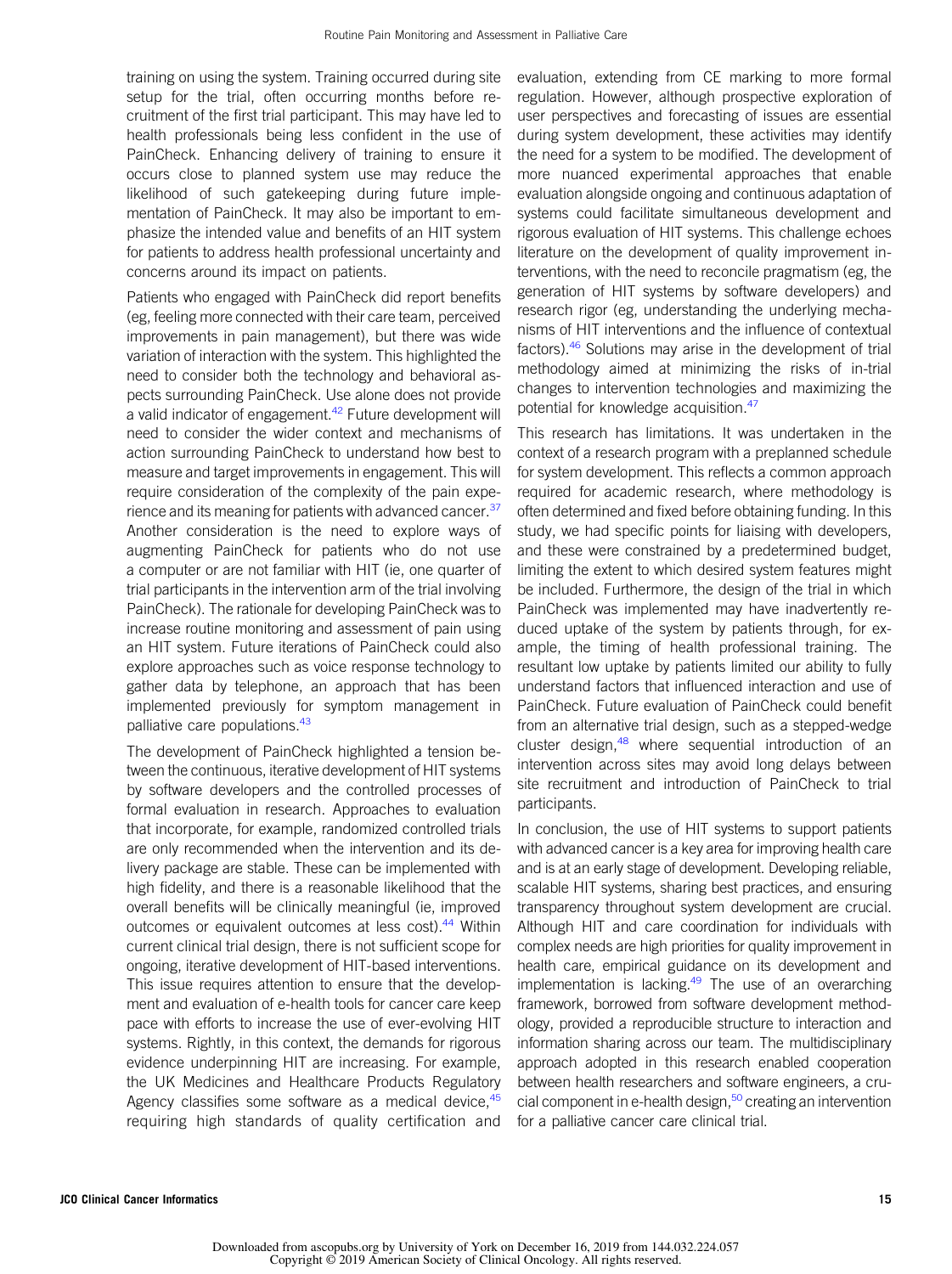#### AFFILIATIONS

<sup>1</sup>University of Leeds, Leeds, United Kingdom <sup>2</sup>X-Lab, Leeds, United Kingdom

†Deceased.

#### CORRESPONDING AUTHOR

Matthew J. Allsop, PhD, St Gemma's Academic Unit of Palliative Care, Leeds Institute of Health Sciences, University of Leeds, Leeds, UK, LS2 9LJ; Twitter: @matthewallsop, @UniversityLeeds; e-mail: m.j.allsop@ leeds.ac.uk. †Deceased.

#### **SUPPORT**

Supported by the National Institute for Health Research (RP-PG-0610- 10114). The views expressed are those of the authors and not necessarily those of the National Health Service, National Institute for Health Research, or Department of Health. The funders had no role in the study design, data collection, data analysis, data interpretation, writing of the report, or decision on publication of the manuscript.

#### AUTHOR CONTRIBUTIONS

Conception and design: Matthew J. Allsop, Owen Johnson, Sally Taylor, Michael I. Bennett, Bridgette M. Bewick

Administrative support: Michael I. Bennett

Provision of study material or patients: Peter Allen

Collection and assembly of data: Matthew J. Allsop, Sally Taylor, Peter Allen, Bridgette M. Bewick

Data analysis and interpretation: Matthew J. Allsop, Owen Johnson, Sally Taylor, Julia Hackett, Peter Allen, Michael I. Bennett,

Bridgette M. Bewick

Manuscript writing: All authors

Final approval of manuscript: All authors

Accountable for all aspects of the work: All authors

AUTHORS' DISCLOSURES OF POTENTIAL CONFLICTS OF INTEREST The following represents disclosure information provided by authors of this manuscript. All relationships are considered compensated unless otherwise noted. Relationships are self-held unless noted. I = Immediate Family Member, Inst = My Institution. Relationships may not relate to the subject matter of this manuscript. For more information about ASCO's conflict of interest policy, please refer to www.asco.org/rwc or ascopubs. org/cci/author-center.

Open Payments is a public database containing information reported by companies about payments made to US-licensed physicians (Open Payments).

Owen Johnson Leadership: X-Lab

Stock and Other Ownership Interests: X-Lab Consulting or Advisory Role: Advanced Digital Interaction Shipley Travel, Accommodations, Expenses: X-Lab

#### Peter Allen

Consulting or Advisory Role: Sanofi Research Funding: Novartis

Michael I. Bennett Consulting or Advisory Role: Shionogi

No other potential conflicts of interest were reported.

#### ACKNOWLEDGMENT

We thank all patients, caregivers, and health professionals for their participation in the study and for supporting the development of PainCheck. We also thank Professor Rick Jones, for his contributions to the early planning and conception of PainCheck. Sadly, Rick died during the research program.

#### **REFERENCES**

- 1. van den Beuken-van Everdingen MH, de Rijke JM, Kessels AG, et al: Prevalence of pain in patients with cancer: A systematic review of the past 40 years. Ann Oncol 18:1437-1449, 2007
- 2. Deandrea S, Corli O, Consonni D, et al: Prevalence of breakthrough cancer pain: A systematic review and a pooled analysis of published literature. J Pain Symptom Manage 47:57-76, 2014
- 3. Greco MT, Roberto A, Corli O, et al: Quality of cancer pain management: An update of a systematic review of undertreatment of patients with cancer. J Clin Oncol 32:4149-4154, 2014
- 4. van den Beuken-van Everdingen MH, Hochstenbach LM, Joosten EA, et al: Update on prevalence of pain in patients with cancer: Systematic review and metaanalysis. J Pain Symptom Manage 51:1070-1090.e9, 2016
- 5. Hackett J, Godfrey M, Bennett MI: Patient and caregiver perspectives on managing pain in advanced cancer: A qualitative longitudinal study. Palliat Med 30:711-719, 2016
- 6. Wadhwa D, Burman D, Swami N, et al: Quality of life and mental health in caregivers of outpatients with advanced cancer. Psychooncology 22:403-410, 2013
- 7. Foley KM: How well is cancer pain treated? Palliat Med 25:398-401, 2011
- 8. Cherny N: How well are we doing in treating cancer pain in Europe: Key findings of the European Pain in Cancer report. Eur J Hosp Pharm 19:31-33, 2012
- 9. Kwon JH: Overcoming barriers in cancer pain management. J Clin Oncol 32:1727-1733, 2014
- 10. Clauser SB, Wagner EH, Aiello Bowles EJ, et al: Improving modern cancer care through information technology. Am J Prev Med 40:S198-S207, 2011 (suppl 2)
- 11. Jensen RE, Snyder CF, Abernethy AP, et al: Review of electronic patient-reported outcomes systems used in cancer clinical care. J Oncol Pract 10:e215-e222, 2014
- 12. Wu AW, White SM, Blackford AL, et al: Improving an electronic system for measuring PROs in routine oncology practice. J Cancer Surviv 10:573-582, 2016
- 13. Chen J, Ou L, Hollis SJ: A systematic review of the impact of routine collection of patient reported outcome measures on patients, providers and health organisations in an oncologic setting. BMC Health Serv Res 13:211, 2013
- 14. Johansen MA, Henriksen E, Horsch A, et al: Electronic symptom reporting between patient and provider for improved health care service quality: A systematic review of randomized controlled trials—Part 1: State of the art. J Med Internet Res 14:e118, 2012
- 15. Berry DL, Hong F, Halpenny B, et al: Electronic self-report assessment for cancer and self-care support: Results of a multicenter randomized trial. J Clin Oncol 32:199-205, 2014
- 16. Dueck AC, Mendoza TR, Mitchell SA, et al: Validity and reliability of the US National Cancer Institute's Patient-Reported Outcomes version of the Common Terminology Criteria for Adverse Events (PRO-CTCAE). JAMA Oncol 1:1051-1059, 2015